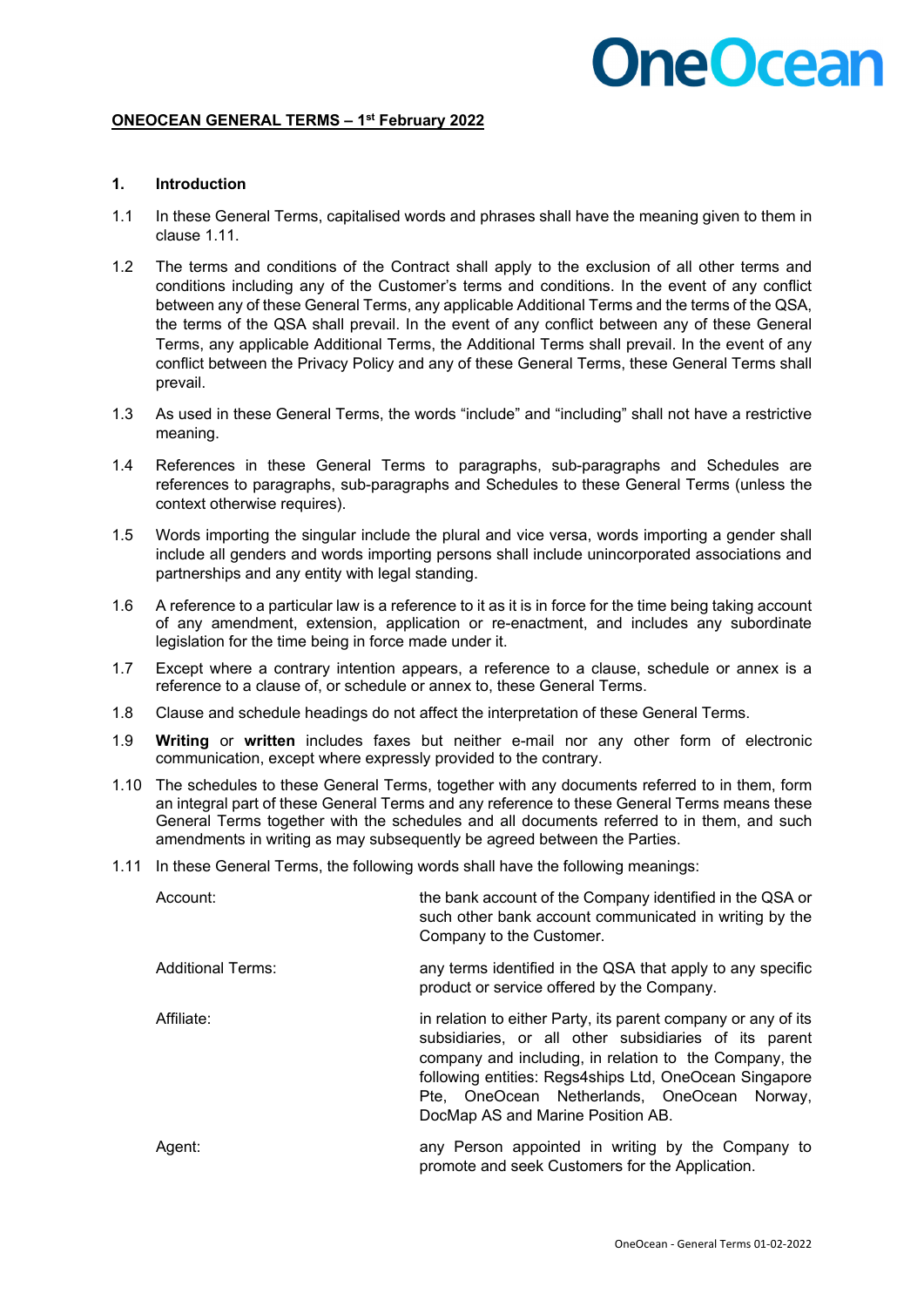| Applicable Law:           | all applicable laws, statutes, regulations (including,<br>without limitation, national, regional, local or municipal<br>laws, regulations or by-laws of any kind whatsoever and<br>requirements,<br>regulations<br>or<br>industry<br>practices<br>applicable),<br>government policies,<br>enactments<br>or<br>instruments which may from time to time be in force and<br>relevant to the rights and obligations under the Contract.                                                                                                                 |
|---------------------------|-----------------------------------------------------------------------------------------------------------------------------------------------------------------------------------------------------------------------------------------------------------------------------------------------------------------------------------------------------------------------------------------------------------------------------------------------------------------------------------------------------------------------------------------------------|
| Application:              | the software and any associated Content licensed by the<br>Company to the Customer under the Contract from time<br>to time in connection with the provision of the Service,<br>including all Documentation and all New Releases and<br>New Versions, all as identified in the applicable QSA.                                                                                                                                                                                                                                                       |
| Assets:                   | the Application, the Content, the Products, the Brands and<br>the Tools.                                                                                                                                                                                                                                                                                                                                                                                                                                                                            |
| Brand:                    | any of the following words: 'OneOcean', 'ChartCo',<br>'FleetManager', 'PassageManager', 'EnviroManager',<br>'Regs4Ships', 'Regs4Yachts, 'SeaTab' and 'Docmap' and<br>"Brands" shall be construed accordingly.                                                                                                                                                                                                                                                                                                                                       |
| <b>Business Day:</b>      | a day (other than a Saturday, Sunday or public holiday)<br>when banks in London are open for business.                                                                                                                                                                                                                                                                                                                                                                                                                                              |
| Change of Control:        | means any person or entity and any other person or entity<br>acting with such person or entity, acquiring an interest<br>(whether over shares, stock or otherwise) carrying in<br>aggregate fifty (50) percent or more of the voting rights in<br>the Customer or obtaining the right to appoint a majority<br>of the board of directors of the Customer.                                                                                                                                                                                           |
| Company:                  | OneOcean Group Limited or any Affiliate of OneOcean<br>Group Limited that is a Party to the Contract.                                                                                                                                                                                                                                                                                                                                                                                                                                               |
| Company Content:          | Material proprietary to the Company and supplied by the<br>Company as part of or for use in conjunction with the<br>Application or Product and excluding any Third Party<br>Content.                                                                                                                                                                                                                                                                                                                                                                |
| Company Website:          | website<br>currently<br>accessible<br>any<br>of<br>the<br>at<br>www.oneocean.com (through which these General Terms<br>may be viewed) and such other website or websites, all<br>as specified in the QSA by the Company, through which<br>the Customer may register to use or access the<br>Application.                                                                                                                                                                                                                                            |
| Confidential Information: | information of commercial value, in whatever form or<br>medium, disclosed by the Company (or any of its<br>Affiliates) to the Customer (or any of its Affiliates),<br>including commercial or technical know-how, technology,<br>information pertaining to business operations and<br>strategies, and information pertaining to customers,<br>pricing and marketing and, for clarity, including<br>information relating to any Application or any of its<br>constituent parts and the Source Code relating to any<br>Application or any such parts. |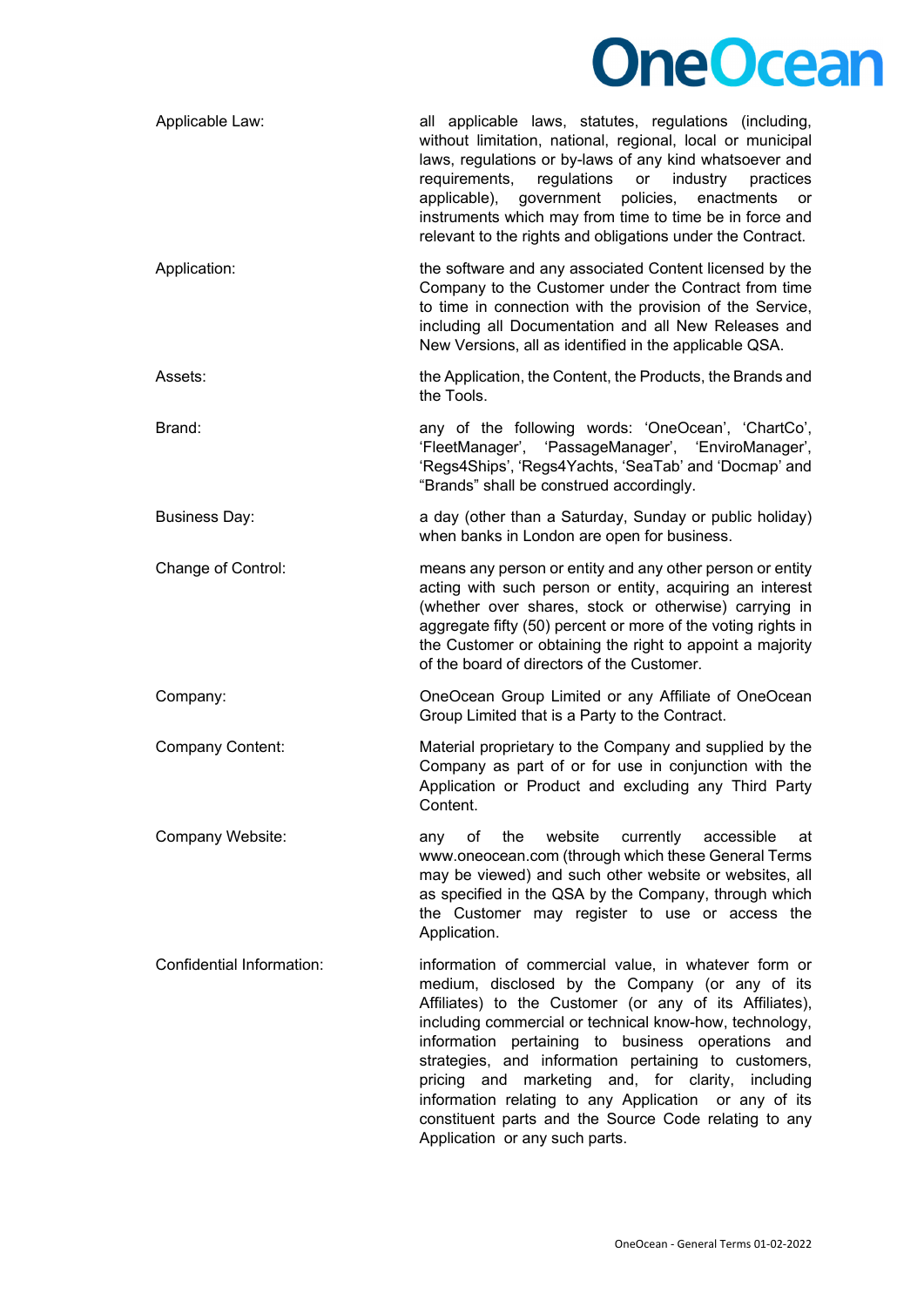

| Content:                   | any or all of the Company Content and the Third Party<br>Content.                                                                                                                                                                                                                                                                                                                                                                                           |
|----------------------------|-------------------------------------------------------------------------------------------------------------------------------------------------------------------------------------------------------------------------------------------------------------------------------------------------------------------------------------------------------------------------------------------------------------------------------------------------------------|
| Contract:                  | the contract between the Company and Customer<br>comprising the QSA, these General Terms, any Additional<br>Terms and any other documents or terms expressly<br>incorporated by reference in either of them.                                                                                                                                                                                                                                                |
| Customer:                  | the Person named in the QSA with whom or which the<br>Company has contracted to supply any Application or<br>Product.                                                                                                                                                                                                                                                                                                                                       |
| <b>Customer Content:</b>   | Material provided to the Customer and used in<br>conjunction with and required for the operation, provision<br>or delivery of the Application including as set out in the<br>QSA.                                                                                                                                                                                                                                                                           |
| <b>Customer Equipment:</b> | means the Customer's own compatible computer system<br>being all such hardware, software and/or communications<br>lines (including any public communication lines) required<br>for the operation, provision or delivery of the Application,<br>including as set out in the QSA.                                                                                                                                                                             |
| <b>Cyber Attack:</b>       | a hostile act using computer or related networks or<br>systems and intended to disrupt or destroy another's<br>cyber systems, assets or functions.                                                                                                                                                                                                                                                                                                          |
| Data Controller:           | shall have the meaning ascribed to it in Data Protection<br>Law.                                                                                                                                                                                                                                                                                                                                                                                            |
| Data Processor:            | shall have the meaning ascribed to it in Data Protection<br>Law.                                                                                                                                                                                                                                                                                                                                                                                            |
| Data Protection Law:       | the following legislation to the extent that it is in force and<br>applicable, and as amended or superseded from time to<br>time:                                                                                                                                                                                                                                                                                                                           |
|                            | the Data Protection Act 2018 and the Privacy and<br>(i)<br>Electronic Communications Regulations 2003 and<br>other UK laws implementing the GDPR and the<br><b>Directive</b><br>Privacy<br>and<br>Electronic<br>on<br>Communications (2002/58/EC);                                                                                                                                                                                                          |
|                            | any other similar national privacy law, regulations,<br>(ii)<br>guidance notes and industry or self-regulatory<br>codes in a Territory (or in other territories to the<br>extent applicable to this Contract) relating to the<br>processing of personal data and privacy, including<br>where applicable the guidance and codes of<br>issued<br>the UK<br>Information<br>practice<br>by<br>Commissioner or such other regulator with<br>competent authority. |
| Data Subject:              | shall have the meaning ascribed to it in Data Protection<br>Law.                                                                                                                                                                                                                                                                                                                                                                                            |
| Defect:                    | an error in the OneOcean Application or Service that<br>causes it to fail to operate substantially in accordance with<br>the relevant QSA or the Documentation.                                                                                                                                                                                                                                                                                             |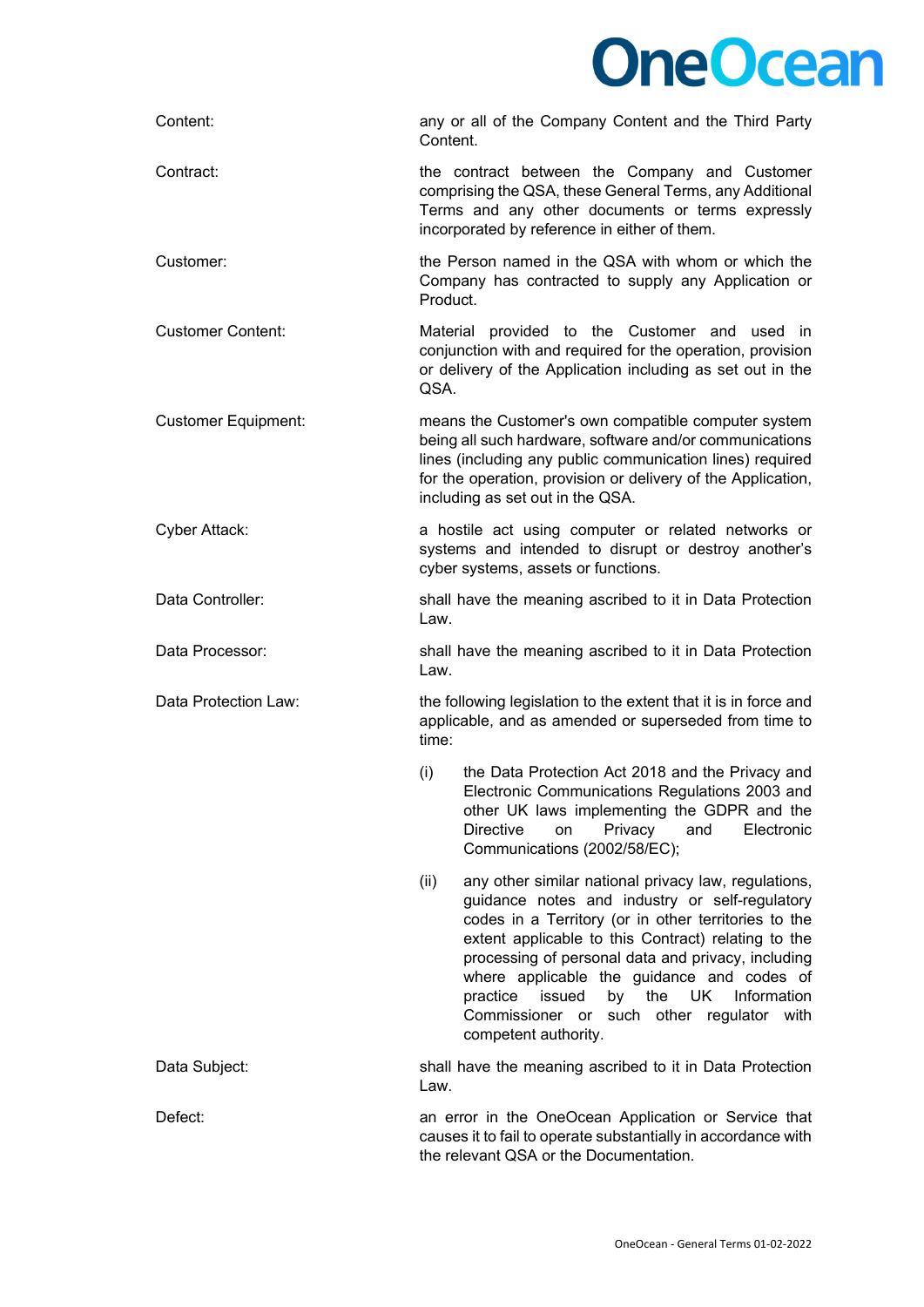| <b>Dispute Resolution Procedure:</b> | the procedure for dealing with disputes under the Contract<br>as set out in clause 16.8 of these General Terms.                                                                                                                                                                                                                                                                                                                                                                                                                                                                                        |
|--------------------------------------|--------------------------------------------------------------------------------------------------------------------------------------------------------------------------------------------------------------------------------------------------------------------------------------------------------------------------------------------------------------------------------------------------------------------------------------------------------------------------------------------------------------------------------------------------------------------------------------------------------|
| Documentation:                       | the operating manuals, user instruction manuals,<br>technical literature and all other related materials in<br>human-readable or machine-readable forms supplied by<br>the Company as part of an Application.                                                                                                                                                                                                                                                                                                                                                                                          |
| Ex Works:                            | shall have the meaning given in Incoterms 2010.                                                                                                                                                                                                                                                                                                                                                                                                                                                                                                                                                        |
| Fair Use Policy                      | means the policy published by OneOcean on its public<br>website, which may be revised from time to time at the<br>Companies sole discretion, setting out conditions for the<br>acceptable used of its Services or Applications.                                                                                                                                                                                                                                                                                                                                                                        |
| Fee:                                 | any sum or sums due under the Contract to the Company<br>from the Customer under or in respect of any or all of the<br>Application, Products, and Services including any and all<br>packaging and transport costs and "Fees" shall be<br>construed accordingly.                                                                                                                                                                                                                                                                                                                                        |
| Force Majeure:                       | any act, event or circumstance beyond the reasonable<br>control of the Party to perform and which results in or<br>causes the failure of that Party to perform any of its<br>obligations under the Contract including any act of God,<br>strikes, lockout or other industrial disturbance, war or<br>threat of war, terrorist act, Cyber Attack, blockade, riot,<br>sabotage, act of vandalism, lightning, fire storm, flood,<br>earthquake, explosion, fault or failure of plant or<br>machinery including, for the avoidance of doubt, any<br>significant computer software and/or hardware failure. |
| GDPR:                                | means Regulation (EU) 2016/679 of the European<br>Parliament and of the Council of 27 April 2016 on the<br>protection of natural persons with regard to the processing<br>of personal data and on the free movement of such data,<br>Directive 95/46/EC (General<br>repealing<br>and<br>Data<br>Protection Regulation), OJ L119/1, 4.5.2016.                                                                                                                                                                                                                                                           |
| Goods:                               | any physical or digital product (excluding for the<br>avoidance of doubt any Proprietary Item or Application)<br>supplied or sold by the Company to a Customer<br>separately from and not pertaining to any Application.                                                                                                                                                                                                                                                                                                                                                                               |
| GUI:                                 | means in relation to any website and/or computer system,<br>the graphical user interface of such website and/or system<br>consisting of any textual, graphical and design elements<br>created by or for the Company, including the positions of<br>such elements on the screen but excluding the<br>functionality of such website and/or system and the<br>software underlying such textual, graphical and design<br>elements.                                                                                                                                                                         |
| Incoterms 2010:                      | the International Chamber of Commerce (ICC) official<br>rules 2010 for the interpretation of trade terms.                                                                                                                                                                                                                                                                                                                                                                                                                                                                                              |
| IMO:                                 | International Maritime Organisation.                                                                                                                                                                                                                                                                                                                                                                                                                                                                                                                                                                   |
| Intelectual Property Rights (IPR):   | means patents, rights to inventions, copyright and related<br>rights, moral rights, trademarks, trade names and domain                                                                                                                                                                                                                                                                                                                                                                                                                                                                                 |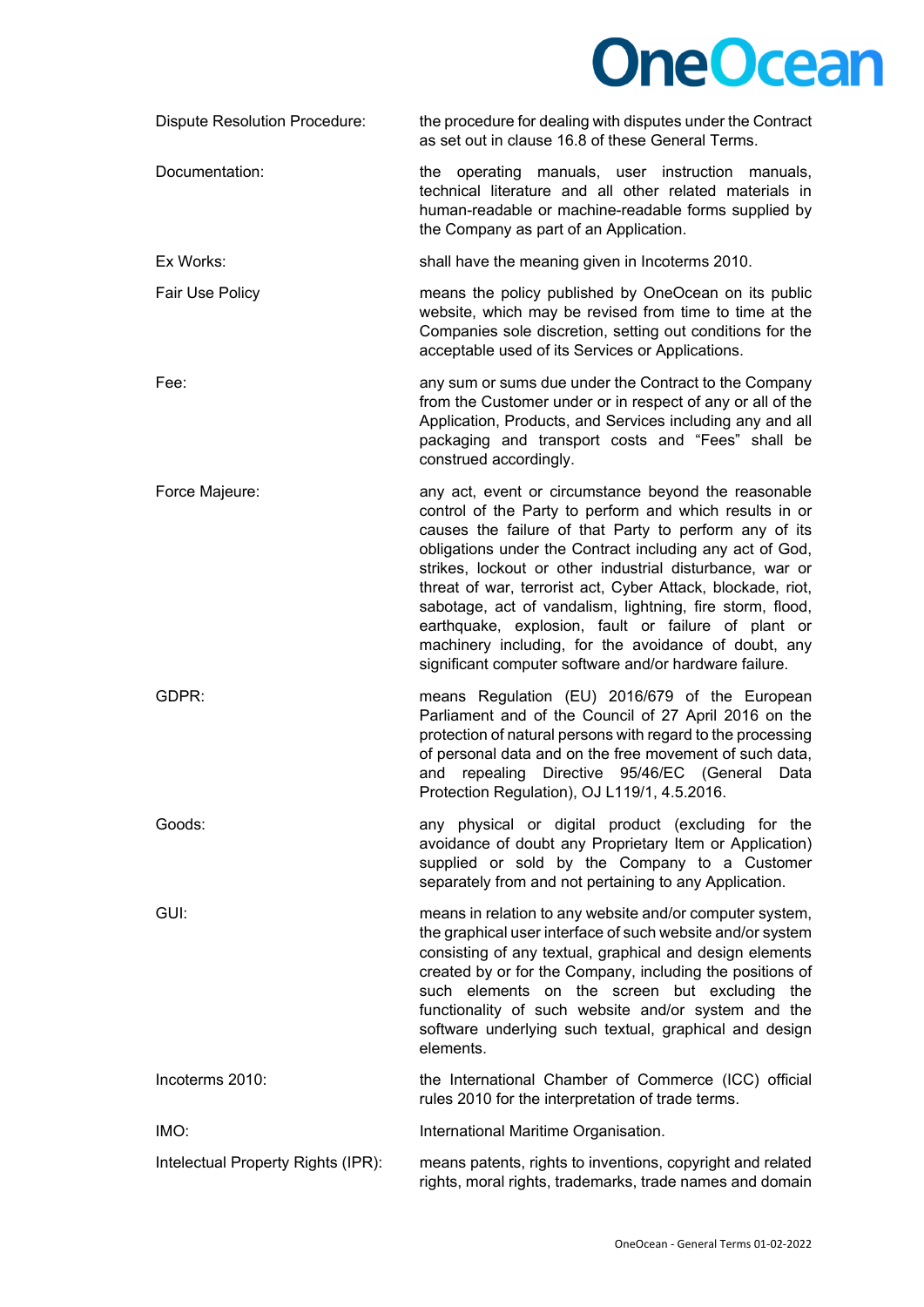names, rights in get-up, rights in goodwill or to sue for passing off, rights in designs, rights in computer software,

|                            | database rights, performer's rights, rights in confidential<br>information (including know-how and trade secrets) and<br>any other intellectual property rights, in each case<br>whether registered or unregistered and including all<br>applications (or rights to apply) for, and renewals or<br>extensions of, such rights and all similar or equivalent<br>rights or forms of protection which may now or in the future<br>subsist in any part of the world including the right to sue<br>for and recover damages for past infringements. |
|----------------------------|-----------------------------------------------------------------------------------------------------------------------------------------------------------------------------------------------------------------------------------------------------------------------------------------------------------------------------------------------------------------------------------------------------------------------------------------------------------------------------------------------------------------------------------------------|
| Licence:                   | the Licence granted to the Customer under the Contract<br>to use the Application.                                                                                                                                                                                                                                                                                                                                                                                                                                                             |
| Licensed Users:            | the employees and agents of the Customer identified in<br>the QSA who use the Application.                                                                                                                                                                                                                                                                                                                                                                                                                                                    |
| <b>Mandatory Policies:</b> | the business policies and codes as referred to in the QSA<br>as amended by notification to the Customer from time to<br>time.                                                                                                                                                                                                                                                                                                                                                                                                                 |
| Material:                  | means data, drawings, designs, maps, charts, copy,<br>artwork, photographs, films, music, performances, books,<br>audio materials, information, data, databases, websites,<br>website content, advertising, marketing, publicity and<br>promotional matter and other materials in any media<br>(including GUI and including in tangible or electronic form<br>or otherwise) but excluding any Products and "Materials"<br>shall be construed accordingly.                                                                                     |
| Material Adverse Change:   | any material change in market conditions or Applicable<br>Law such that in the opinion of the Company the provision<br>of any Application or Services is no longer commercially<br>viable.                                                                                                                                                                                                                                                                                                                                                    |
| New Release:               | a new release of all or any part of the software forming<br>part of the Application suitable for use by the Customer in<br>which previously identified faults have been remedied or<br>to which any modification, enhancement, revision or<br>update has been made, or to which a further function or<br>functions have been added.                                                                                                                                                                                                           |
| New Version:               | a new version of all or any part of the software forming<br>part of the Application released by the Company after the<br>date of the Contract which provides additional or improved<br>functionality or performance.                                                                                                                                                                                                                                                                                                                          |
| Parties:                   | the Company and the Customer and "Party" shall mean<br>either of them.                                                                                                                                                                                                                                                                                                                                                                                                                                                                        |
| Person:                    | any natural person, partnership, joint venture, corporation,<br>firm,<br>company,<br>trust,<br>association,<br>government,<br>governmental department or agency.                                                                                                                                                                                                                                                                                                                                                                              |
| Personal Data:             | shall have the meaning ascribed to it in Data Protection<br>Law.                                                                                                                                                                                                                                                                                                                                                                                                                                                                              |
| Place of Delivery:         | the location agreed between the Company and the<br>Customer to which Products shall be delivered.                                                                                                                                                                                                                                                                                                                                                                                                                                             |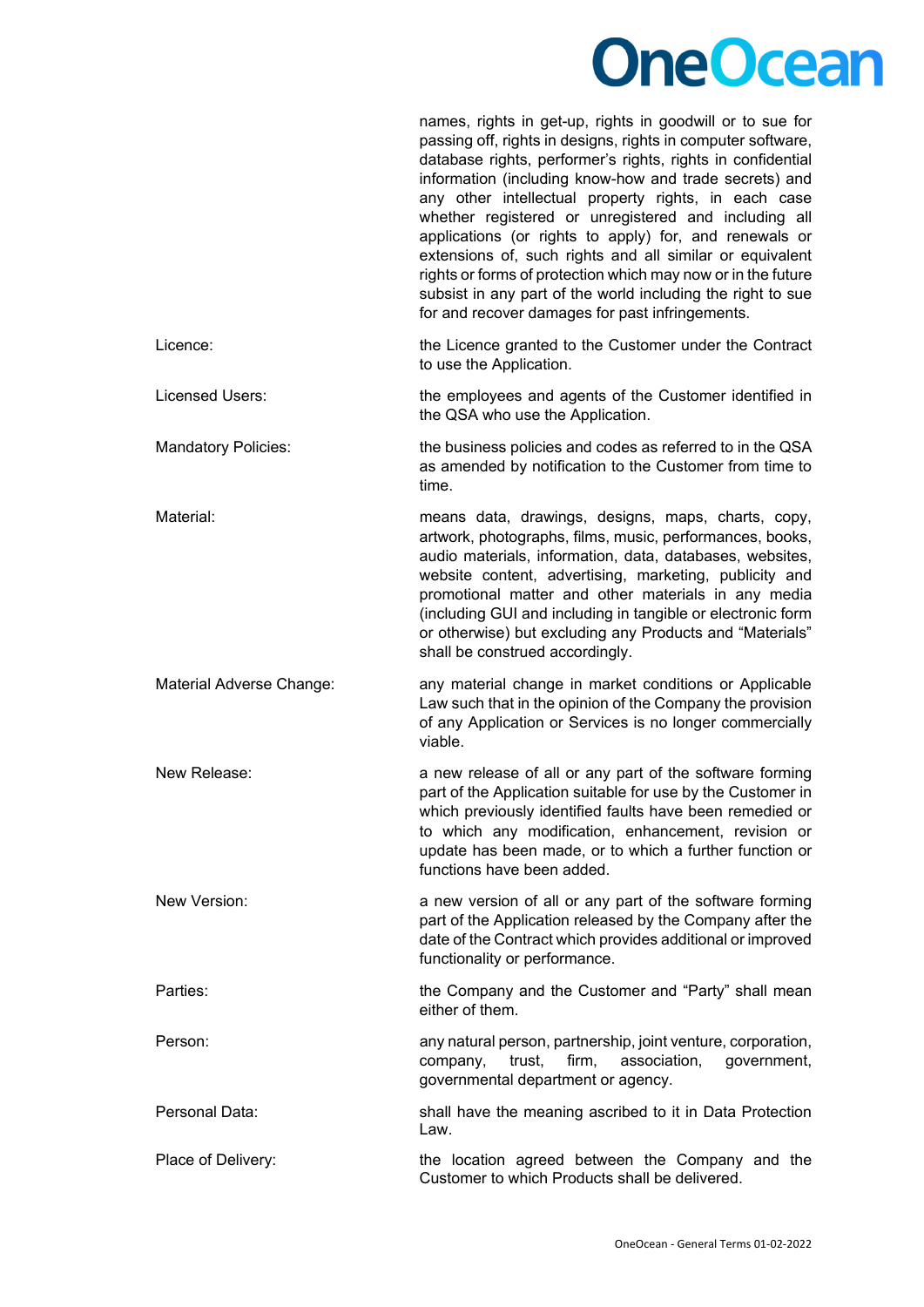| Privacy Policy:      | the privacy policy published on the OneOcean Website,<br>which may be updates at the Companies sole discretion<br>from time to time and which is deemed to be incorporated<br>by reference into these General Terms.                                                                                                  |
|----------------------|-----------------------------------------------------------------------------------------------------------------------------------------------------------------------------------------------------------------------------------------------------------------------------------------------------------------------|
| Processing:          | shall have the meaning ascribed to it in Data Protection<br>Law.                                                                                                                                                                                                                                                      |
| Products:            | Goods and/or Proprietary Items and "Product" shall be<br>construed accordingly.                                                                                                                                                                                                                                       |
| Proprietary Item:    | any physical or digital product (excluding for the<br>avoidance of doubt any Goods) not having been<br>manufactured by, but supplied or sold by the Company to<br>a Customer in conjunction with, an Application.                                                                                                     |
| QSA:                 | the letter providing a quotation and terms for the use by<br>the Customer of the relevant Application and any<br>associated Products and Services, incorporating these<br>General Terms and the Privacy Policy, as accepted by the<br>Customer.                                                                       |
| Services:            | the support and other services (which may include<br>provision of an Application) to be provided by the<br>Company as set out in the QSA.                                                                                                                                                                             |
| $Site(s)$ :          | as such term is defined in the QSA (including any Vessel<br>identified in the QSA).                                                                                                                                                                                                                                   |
| Source Code:         | the source code of the software to which it relates, in the<br>language in which the software was written, together with<br>all related flow charts and technical documentation, all of<br>a level sufficient to enable the Customer's development<br>personnel to understand, develop and maintain that<br>software. |
| Supplier:            | any supplier of Third Party Content.                                                                                                                                                                                                                                                                                  |
| Support Staff:       | those officers, employees, agents or subcontractors of the<br>Company or any of its Affiliates connected with this<br>Contract, including those individuals who perform the<br>Company's obligations under this Contract.                                                                                             |
| Third Party Content: | Material proprietary to a third party and used in or in<br>conjunction with the Application or Product and whether<br>or not supplied by the Company.                                                                                                                                                                 |
| Tools:               | any tools and know-how developed, and methods<br>invented, by the Company in the course of or as a result<br>of carrying out the Work, whether or not developed or<br>invented specifically or used exclusively to carry out the<br>Work.                                                                             |
| VAT:                 | value added tax chargeable under the Value Added Tax<br>Act 1994 and any similar additional tax and any similar<br>additional tax or any other similar turnover, sales or<br>purchase tax or duty levied in any other jurisdiction.                                                                                   |
| Vessel:              | any vessel owned or operated by the Customer and<br>identified in the QSA or the identity of which has been<br>agreed by the Company in writing.                                                                                                                                                                      |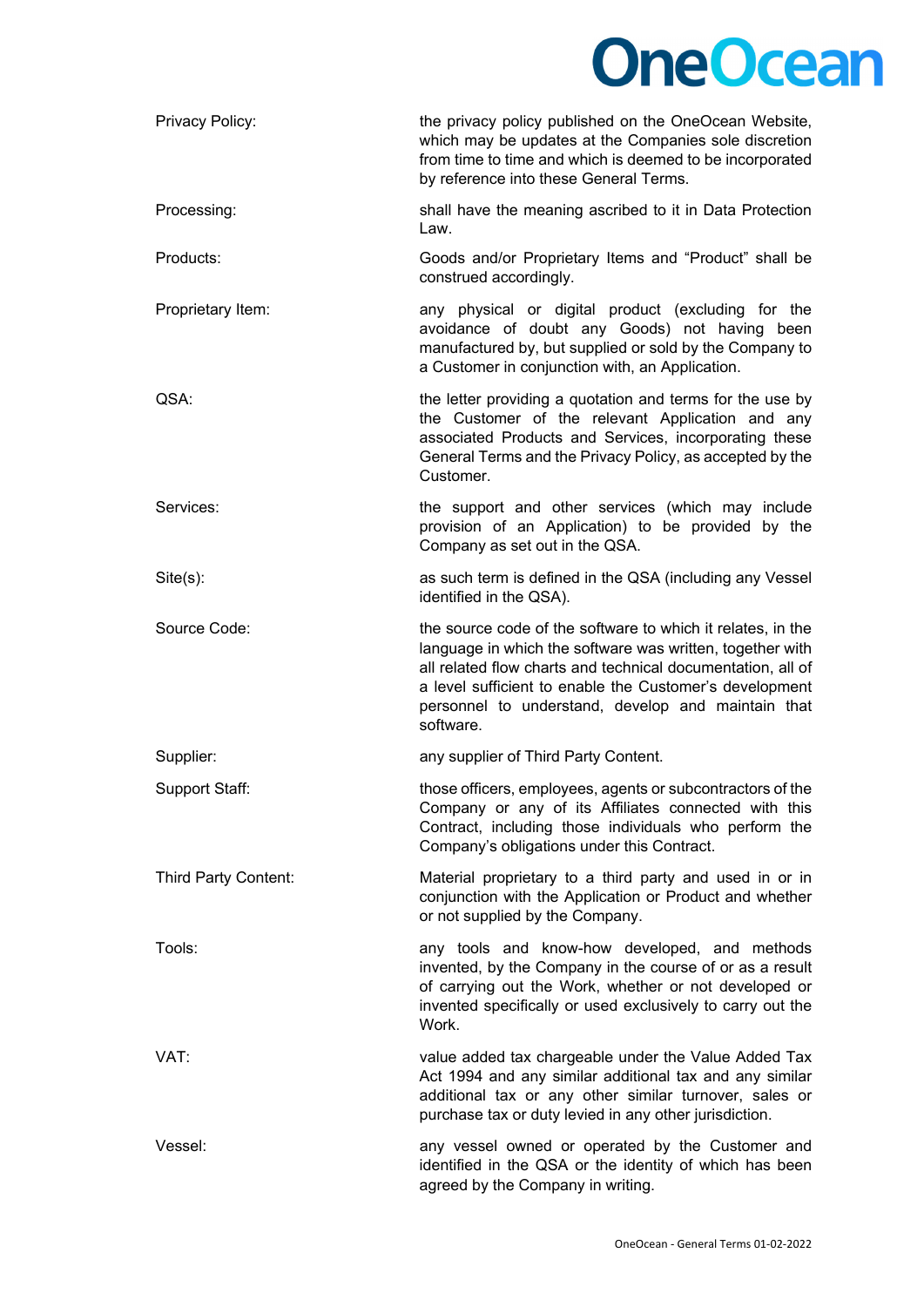### **2. Application**

- 2.1 The Application identified in the QSA or provided as part of a Service is for use by the Customer on a non-exclusive basis only. The Customer hereby represents and warrants that it shall not, in respect of any Application, use or deal with the same for any reason not expressly set out in the Contract.
- 2.2 The provisions of the Schedule to these General Terms shall also apply to the Customer's purchase of Products from the Company.
- 2.3 The Company will use all reasonable endeavours to provide the Application as described in the QSA but the Customer hereby acknowledges and agrees that such provision is subject always to the availability of Third Party Content in respect of any such Application which may be withdrawn or cancelled without notice or cancellation at any time and the Company will endeavour to notify the Customer in advance of the same.
- 2.4 The Company shall be entitled to alter the specifications of any Application at its sole discretion and will endeavour to notify the Customer in advance of the same.
- 2.5 The Application may be used only by Licensed Users at the Site(s), except as follows:
	- (i) the Application may be used on any replacement for all or any part of the Customer Equipment;
	- (ii) use of the Application may, with the prior written consent of the Company, be extended to additional Licensed Users at additional Sites provided that any appropriate additional Fee is paid to the Company before such use;
	- (iii) if the Customer Equipment becomes inoperable for any reason, the Application may be temporarily used on backup equipment until the Customer Equipment is repaired, and the Customer may use the Application for the purpose of testing whether any such backup equipment is suitable for use while the Customer Equipment is inoperable; and
	- (iv) if any Site becomes temporarily unusable due to flood, fire or similar damage, or an emergency situation, the Application may be used at an alternative site until the Site is again usable, provided that the Customer gives the Company notice of such alternative site and permits the Company to inspect such alternaative site once the Application is again in use at the Site to ensure that no copy of all or any part of the Application remains at the temporary site. If the alternative site is managed by a third party, the third party must have signed a confidentiality undertaking, in terms no less onerous than those set out in clause 11 of these General Terms, addressed to the Company to protect the Company's Confidential Information before the Application is transferred to the alternative site.
- 2.6 The Customer may make such copies of the Application as are reasonably necessary for use in accordance with the Contract and for the purposes of backup and security. The Customer has no right to make, or authorise the making of, any other copies of the Application or any part of it.
- 2.7 The Company shall at all times own all copies of all or any part of the Application. For copies recorded on a tangible medium, the Customer shall place on each copy of all or any part of the Application a clearly visible label indicating that the copy is the property of the Company, and reproducing the Company's proprietary rights notice. For electronic copies, the Customer shall ensure that all proprietary notices contained in the Application shall be maintained in such copies and shall display when the software is run, in the same way as in the case of the Application as supplied by the Company. The Customer shall keep all copies of the Application in a secure place when not in use and shall, at all times, keep all such copies in its possession or control.
- 2.8 The Customer may transfer a subscription for an Application from one Vessel to another during the period of the Contract provided always that: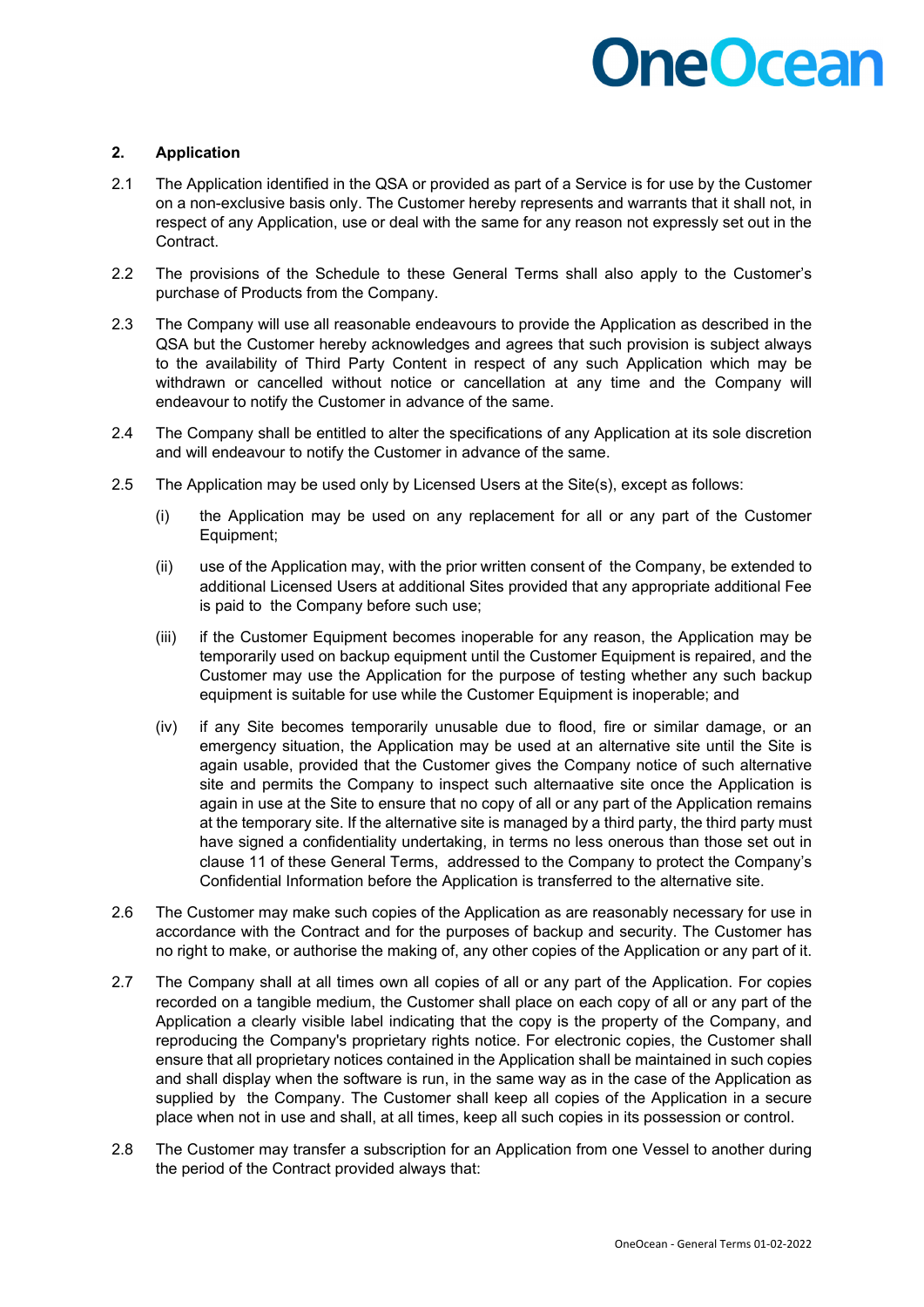- (i) the Vessel to which the Application is transferred must be identified in the QSA or otherwise identified and agreed in writing by the Company;
- (ii) the Customer notifies the Company in writing in advance of the proposed transfer;
- (iii) the Vessel from which the Application is transferred no longer has access to or use of the transferring Application;
- (iv) the Contract under which the Application has been provided remains in force and the Customer is not in breach of that Contract;
- (v) the period of use on the Vessel to which the Application is transferred shall be the existing period applicable under the Contract; and
- (vi) where a Vessel is scrapped or otherwise taken out of service and the relevant Application is not transferred to another Vessel in accordance with the Contract, the Customer shall remain liable to pay the relevant subscription for the full duration of the Contract.

### **3. Contract duration**

- 3.1 Subject to clauses 3.2 and 3.3 below and unless otherwise provided for in the QSA the Contract shall come into force on the date of signature by the Customer of the QSA (the 'Commencement Date').
- 3.2 Unless otherwise expressly provided for in the Contract, the Contract shall continue unless and until terminated by either Party giving to the other no less than three months' prior written notice to the other expiring on the third anniversary or on any subsequent anniversary after the third anniversary of the Commencement Date.
- 3.3 Without prejudice to any rights that have accrued under the Contract or any of its rights or remedies, the Company may at any time terminate the Contract with immediate effect by giving written notice to the Customer if:
	- (i) the Customer fails to pay any amount due under the Contract on the due date for payment and remains in default for more than 10 Business Days after being notified in writing to make such payment;
	- (ii) the Customer commits a material breach of any term of the Contract (other than failure to pay any amounts due under the Contract) and (if such breach is remediable) fails to remedy that breach within a period of 20 Business Days after being notified in writing to do so;
	- (iii) the Customer repeatedly breaches any of the terms of this Contract in such a manner as to reasonably justify the opinion that its conduct is inconsistent with it having the intention or ability to give effect to the terms of this Contract;
	- (iv) the Customer suspends, or threatens to suspend, payment of its debts or is unable to pay its debts as they fall due or admits inability to pay its debts or is deemed unable to pay its debts within the meaning of section 123 of the Insolvency Act 1986;
	- (v) the Customer commences negotiations with all or any class of its creditors with a view to rescheduling any of its debts, or makes a proposal for or enters into any compromise or arrangement with its creditors, other than for the sole purpose of a scheme for a solvent amalgamation of that Customer with one or more other companies or the solvent reconstruction of that Customer;
	- (vi) a petition is filed, a notice is given, a resolution is passed, or an order is made, for or on connection with the winding up of the Customer, other than for the sole purpose of a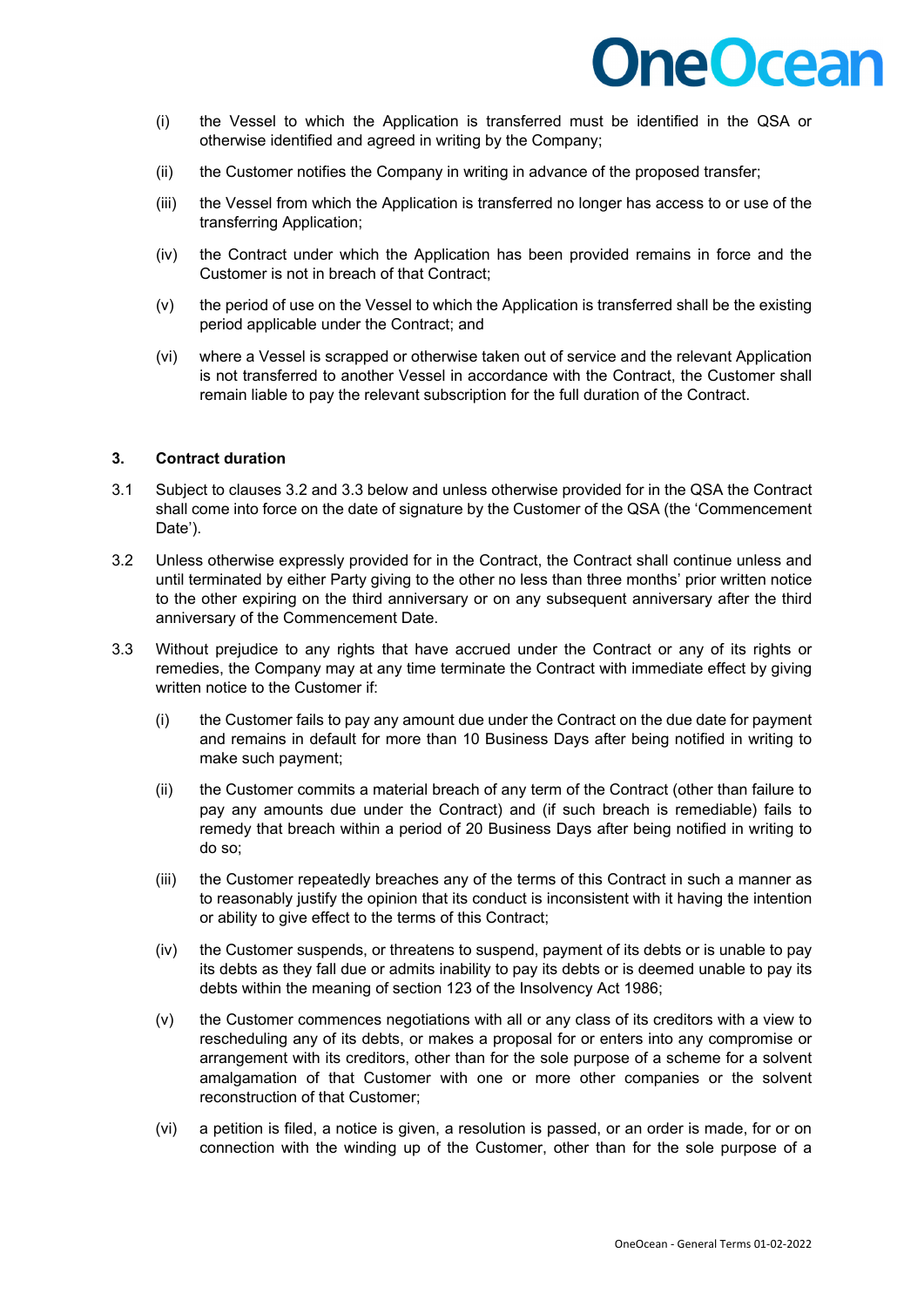

scheme for a solvent amalgamation of the Customer with one or more other companies or the solvent reconstruction of the Customer;

- (vii) an application is made to court, or an order is made, for the appointment of an administrator or if a notice of intention to appoint an administrator is given or if an administrator is appointed over the Customer;
- (viii) the holder of a qualifying floating charge over the assets of the Customer has become entitled to appoint or has appointed an administrative receiver;
- (ix) a person becomes entitled to appoint a receiver over the assets of the Customer Party or a receiver is appointed over the assets of the Customer;
- (x) a creditor or encumbrancer of the Customer attaches or takes possession of, or a distress, execution, sequestration or other such process is levied or enforced on or sued against, the whole or any part of its assets and such attachment or process is not discharged within 14 days;
- (xi) any event occurs, or proceeding is taken, with respect to the Customer in any jurisdiction to which it is subject that has an effect equivalent or similar to any of the events mentioned in clause 3.3 (iv) to clause 3.3 (x) (inclusive);
- (xii) the Customer suspends or ceases, or threatens to suspend or cease, to carry on all or a substantial part of its business;
- (xiii) any warranty or representation given by the Customer in the Contract is found to be untrue; or
- (xiv) the Customer is subject to a Change of Control.
- 3.4 Notwithstanding any other provision in these General Terms, the Company may terminate the Contract or the provision of any Application with immediate effect and without notice:
	- (i) if any communication satellite or satellite ground station, internet service provider (ISP) or any other facility used to provide any Application becomes permanently inoperable;
	- (ii) if any Supplier terminates, suspends, withdraws, materially changes or cancels the supply of Material or Proprietary Items to the Company;
	- (iii) if the Customer engages in any conduct which is prejudicial to the interests or reputation of the Company or any of its Suppliers; or
	- (iv) if having carried out a credit check in respect of the Customer such check reveals information in relation to the Customer such that the Company (acting reasonably) considers that the Customer may be unable to meet its obligations to the Company under the Contract.
- 3.5 The Company may terminate the Contract in part or in whole upon three months' written notice to the Customer if, in the Company's sole opinion, there has been a Material Adverse Change.
- 3.6 in the event of termination of the Contract for any reason and subject to clause 3.7 below the Customer shall:
	- (i) not be entitled to any compensation from the Company for any loss save (where the Customer is not in default) for that proportion of any Fee paid in advance by the Customer that relates to the period after termination, calculated by reference to a daily rate for the total period of time covered by that prepaid Fee;
	- (ii) settle any outstanding invoices immediately;
	- (iii) return to the Company or destroy or delete (as the Company shall direct) all or any Content in its possession or control;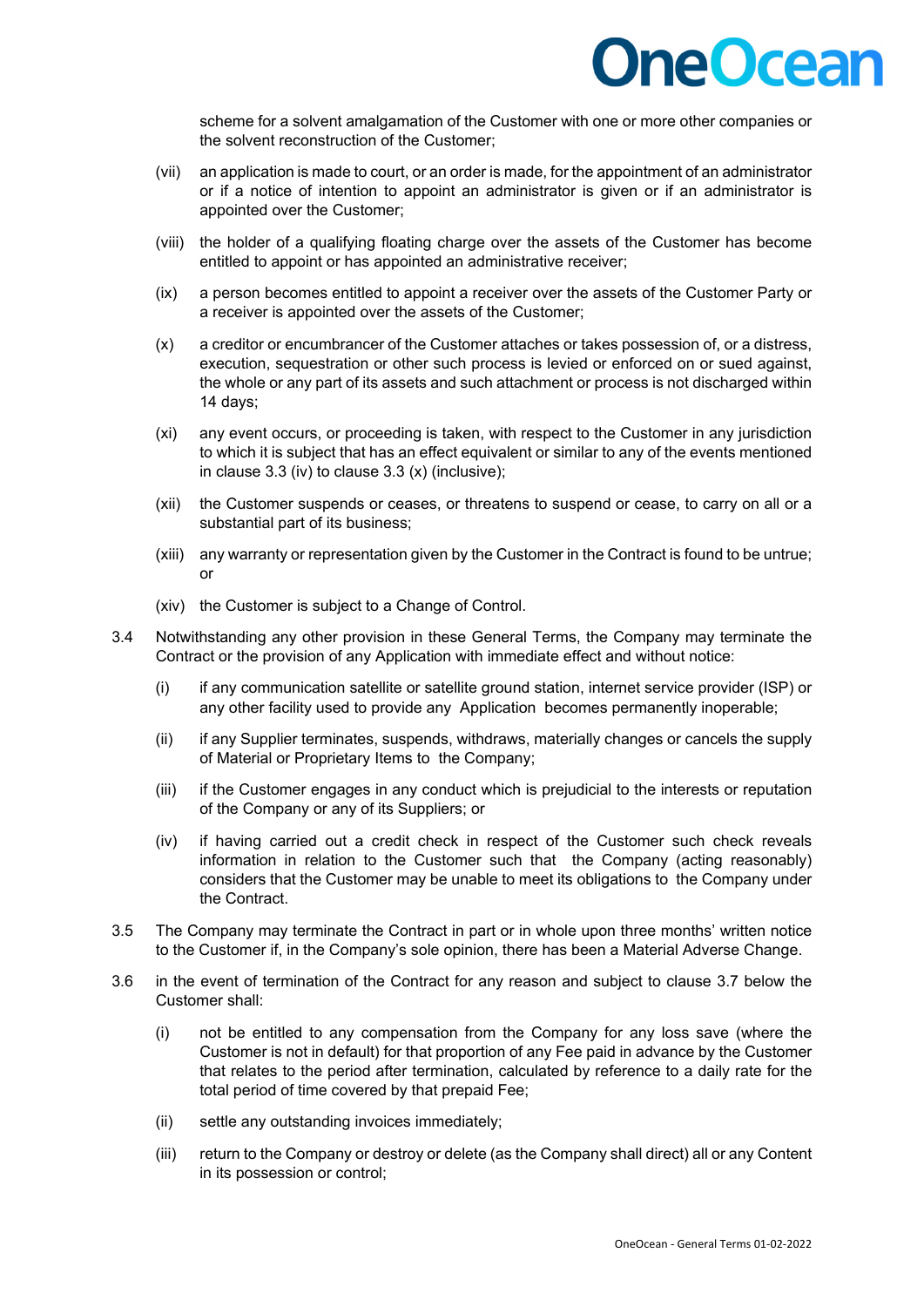

- (iv) immediately cease to use or refer to the Brands or any IPR belonging to the Company or any Supplier;
- (v) have no claim for compensation and, save as otherwise provided for in the Contract, the Parties' obligations to each other shall cease.
- 3.7 In the event of termination of the Contract by the Customer for any reason prior to the third anniversary of the Commencement Date, the Customer shall be immediately liable to pay to the Company the balance of the Fee due for the period ending on the third anniversary of the Commencement Date.
- 3.8 Any termination or expiry of the Contract in whole or in part for any reason shall not affect:
	- (i) any accrued rights or liabilities of either Party whether under statute, in contract, tort or otherwise, nor prevent either Party from pursuing other remedies available to it; or
	- (ii) the coming in to force or the continuance in force of any provision of the Contract or any document required by it terms to be entered into, which is expressly intended to come into or continue in force on or after such termination or expiry.

#### **4. Fees and Credit Check**

- 4.1 Unless otherwise expressly provided for in the QSA, the Fees shall be kept under review by the Company and may be changed by the Company:
	- (i) on an annual basis and the Company shall give the Customer not less than one month's notice in writing expiring on any anniversary of the Commencement Date of any change in the Fees;
	- (ii) at any time upon giving written notice to the Customer upon a Material Adverse Change or an event of Force Majeure;
	- (iii) at any time in accordance with clause 4.7 below; and
	- (iv) at any time where the cost to the Company of any Third Party Content is subject to any increase.
- 4.2 Fees for the relevant Application shall be paid in full in cleared funds without set off, deduction, counterclaim or withholding into the Account by no later than the date falling 20 Business Days after first receipt of an invoice (whether from the Company or the Agent (as the case may be)). Unless otherwise agreed in the QSA, the Customer shall make payment of all sums due to the Company by direct debit or electronic bank transfer to the Account.
- 4.3 The Company will commence invoicing for the Application on the earlier of:
	- (i) The date the Application is available for use by the Customer; or
	- (ii) 60 days from the Commencement Date.
- 4.4 The Customer shall pay to the Company or Agent any invoiced costs within 20 Business Days of the presentation to the Customer of the invoice in respect of the installation and maintenance costs of any Application and Proprietary Items.
- 4.5 If any monies due to the Company or any part of the same shall at any time remain unpaid after becoming due and payable then, without prejudice to any other rights that the Company may have, the Company may:
	- (i) withdraw any or all of the applicable Application and Services from the Customer until payment of such outstanding sums has been made in full; and/or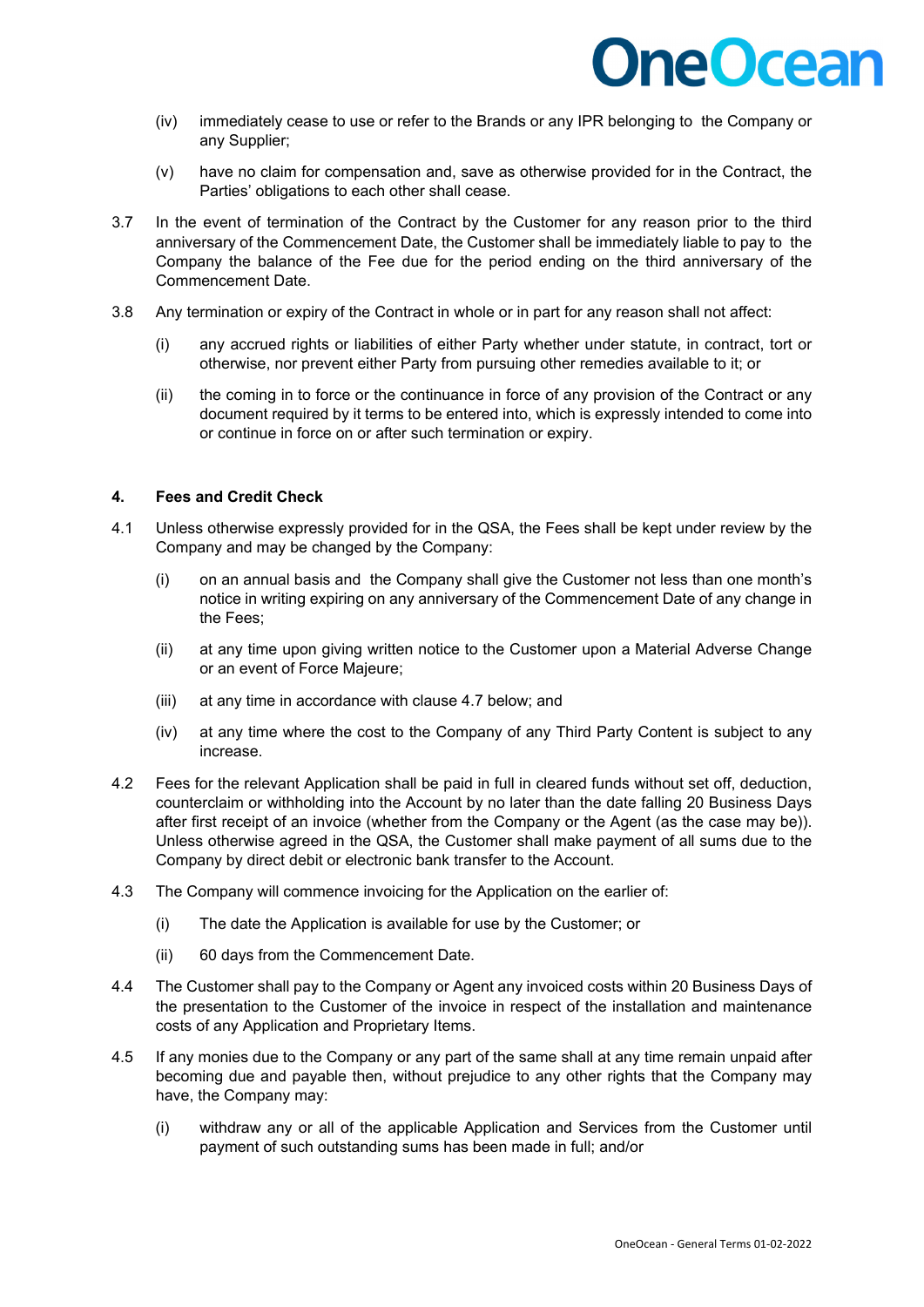- (ii) exercise its statutory right to enforce interest under the Late Payment of Commercial Debts (Interest) Act 1998 which shall be applicable to the payments due to the Company under the Contract and the Customer shall pay the interest immediately on demand.
- 4.6 The Fees shown in the QSA are Ex Works and exclude:
	- (i) VAT or any equivalent sales tax in any jurisdiction (if applicable); and
	- (ii) the cost of any necessary export licences, insurance, packing, transport and freight;

all of which shall be for the account of the Customer.

- 4.7 The Customer shall pay all invoices in the same currency in which the relevant invoice is raised by the Company. Failure to do so shall result in any exchange rate loss incurred by the Company being recharged to the Customer together with an additional £100 administration charge for each incorrect payment.
- 4.8 If, for whatever reason (including any change in any Applicable Law or any change in cost due to foreign exchange fluctuations), the cost to the Company of any Third Party Content or Services purchased overseas is more than the cost anticipated at the date when such obligations to the Customer were incurred by the Company, the Company will charge the Customer at the rate of currency exchange which is in operation at the date such overseas purchase is actually made. The rate of currency exchange in operation at that date is deemed to be the closing mid-point rate in London for the day as subsequently quoted in the next published edition of The Financial Times.
- 4.9 In respect of any payment due to the Company the Customer shall be responsible for all bank charges so that the Company is paid in full without any deduction of such charges.
- 4.10 If the Company visits the Site at the Customer's request to investigate any failure of Application, which proves in the Company's reasonable opinion not to have been caused by a Defect, the Company may charge the Customer for the time spent on such visit on a time-and-materials basis at its standard rates then in force.

### **5. Customer Obligations and Warranties**

- 5.1 The Customer shall at all times and at its own expense be entirely responsible for:
	- (i) ensuring the accuracy of any order made by it under the Contract and that Customer Equipment and Customer Content is compatible in all respects for the purpose of the Customer's installation and use of the relevant Application and Product;
	- (ii) obtaining any necessary import licences, certificates of origin or other requisite documents, and paying all applicable customs, duties and taxes in respect of the importation and use of any Application or Product;
	- (iii) complying with all Applicable Law affecting or applying to the use of any Application or Product;
	- (iv) the cost of installing the Application and Proprietary Items including all New Releases and New Versions;
	- (v) all Site work necessary to enable the proper installation of the Application and Proprietary Items;
	- (vi) the provision and proper maintenance of suitable accommodation for, and proper maintenance of cables, batteries, the electrical supply and other fittings associated with, the Products;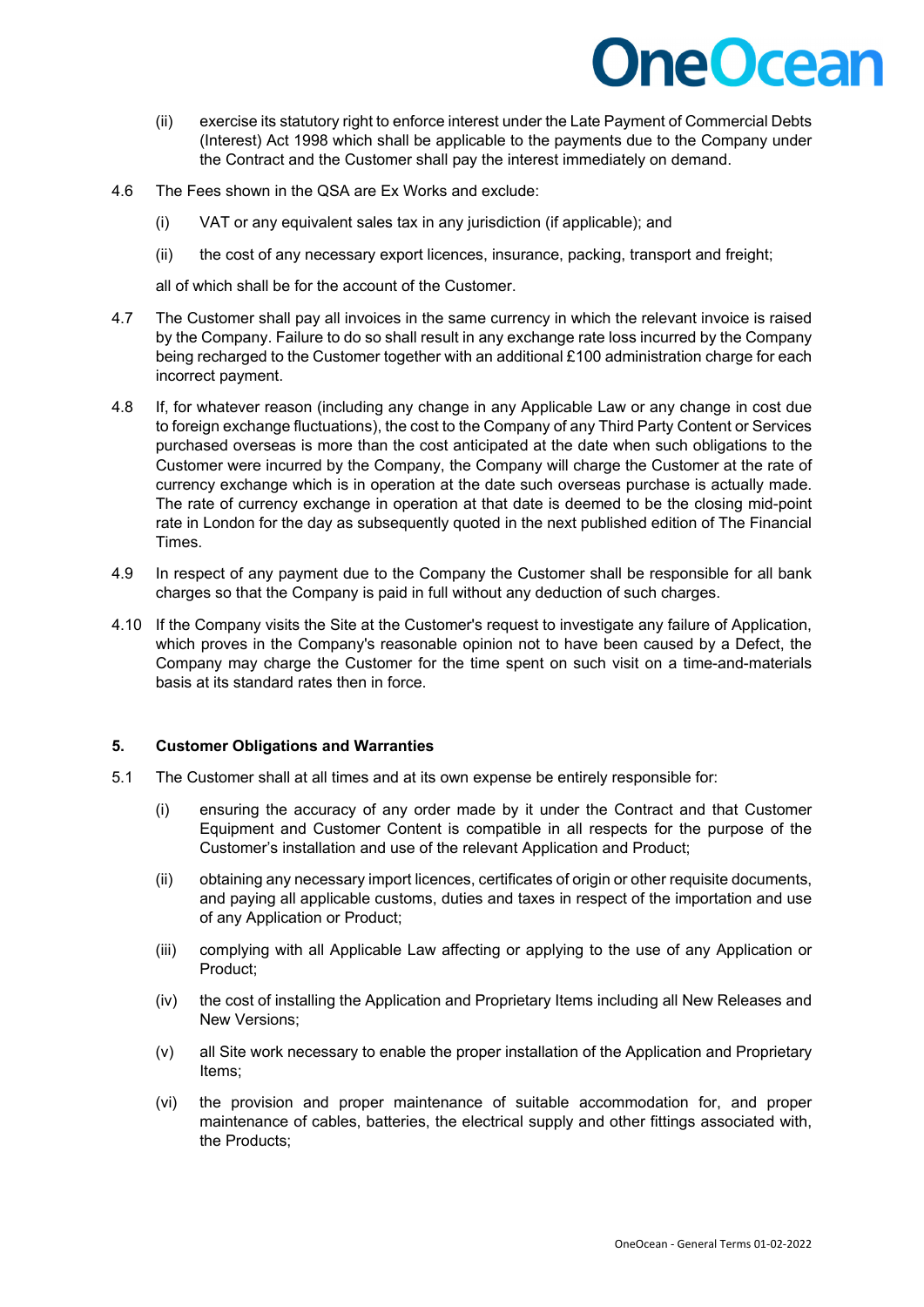### **DneOcean**

- (vii) the cost to the Company of modifying the Products to comply with any changes in national or international regulations governing the specification of the Products;
- (viii) the provision of a suitable internet or email communication system, and where required (if not provided by the Company), personal computer and printer and any other ancillary equipment not provided under the Contract;
- (ix) provision of all personal computer and printer consumables such as disks, tracing paper and ink;
- (x) the communication costs of accessing the Support and any Content comprised in the Application; and
- (xii) the cost of all telephone, internet and other mean of communication necessary to access the Application.
- (xiii) complying with the Company's **Fair Use Policy**.
- 5.2. The Customer shall notify the Company of any errors in supply or transmission of the relevant Application within 5 Business Days of the first date of installation at the applicable Site of the relevant Application (as the case may be). The Company accepts no liability in respect of such supply or transmission where the Customer fails to notify the Company in accordance with this sub-clause.
- 5.3 The Customer hereby warrants and represents that:
	- (i) it shall not copy, sell or otherwise distribute the Application or the Content or the Product for any purpose whatsoever;
	- (ii) it shall not in respect of the Application or any Content or any Product modify, adapt, develop, create any derivative work, reverse engineer, decompile, disassemble or carry out any act restricted by copyright or other IPR;
	- (iii) it shall not re-brand, re-package or otherwise pass off any of the Application or the Content or the Product as anything other than those of the Company or its Suppliers;
	- (iv) it shall not combine or bundle any of the Application or the Content with, or tie their sale to the sale of, any other product or service without the Company's prior written consent;
	- (v) it shall not include, post, upload or otherwise introduce into the Application or the Content any products, material or other item which is obscene, misleading, inaccurate, illegal, in breach of any IPR or damaging to data, software or the performance of it;
	- (vi) it shall not sub-license, rent, lend, assign or transfer in any other way the Contract, the Application or the Content or any Product to any person without the prior written consent of the Company;
	- (viii) it shall not give access to the Application through any network of computers to users who are not Licensed Users.
	- (ix) it shall install all New Releases made available in respect of any Application in accordance with the instructions of the Company (as the case may be) from time to time [and in the event of any failure by the Customer to do so the provisions of clause 5.4 of these General Terms shall apply];
	- (x) the Customer Content and the Customer Equipment shall each at all times and in all respects be compatible with and capable of operating the Application purchased by the Customer;
	- (xi) it shall not use transfer, distribute or dispose of any Content in any manner that might compete directly or indirectly with any Application;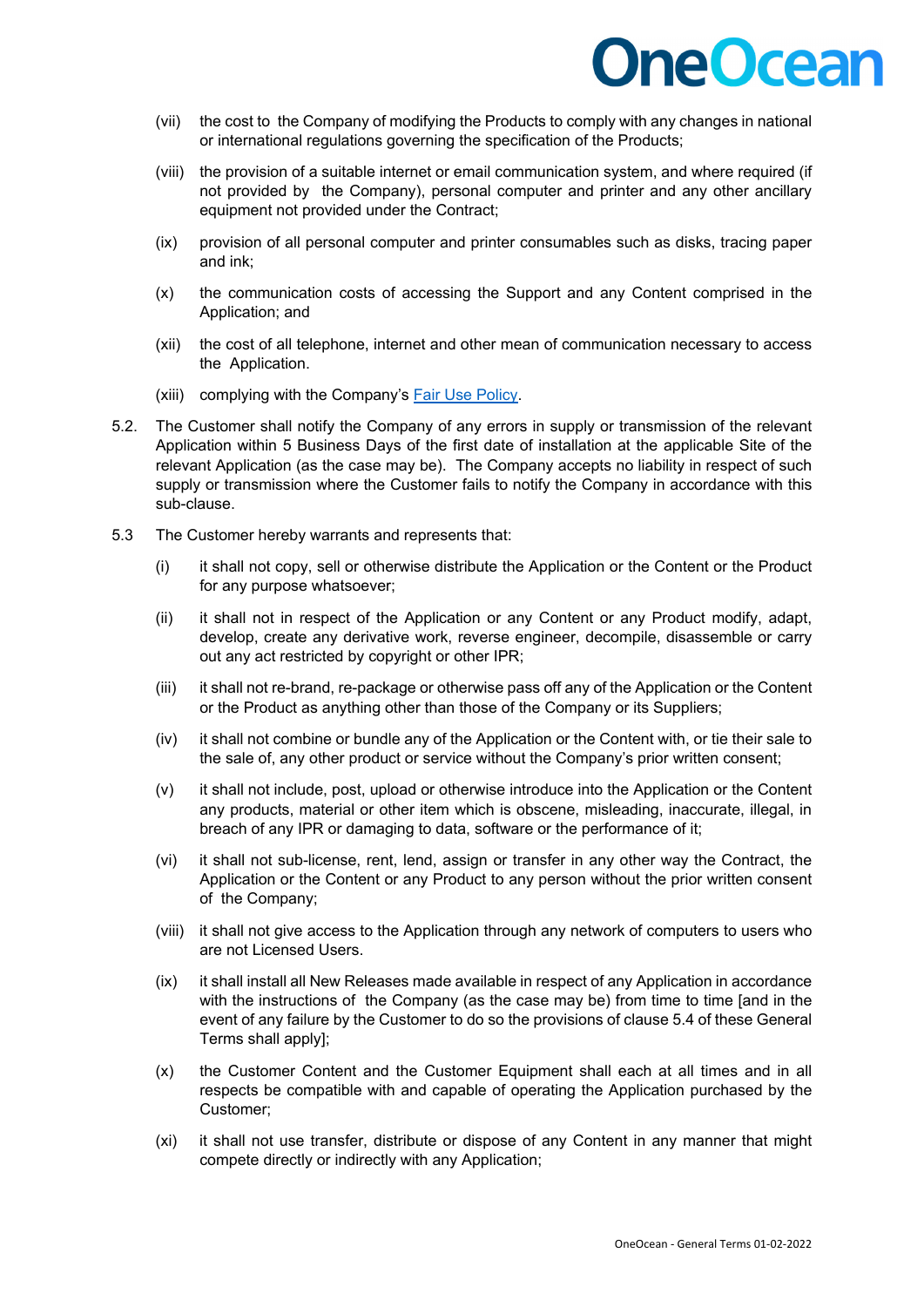# **DneOcean**

- (xii) at any time none of the Application and the Content is, may or shall be treated or relied upon or construed in any respect as advice or recommendation and should not be relied upon in making any specific personal or business decision or as being legal or other professional advice;
- (xiii) subject to the terms of this clause 5.3, it may retrieve and display Content on a computer screen, print individual pages on paper (but not photocopy them) and store such pages in electronic form;
- (xiv) if it is a single user Customer subscriber it shall not transmit or store any Content on any computer connected to a network or connected to a server or connected to any other server or an intranet or similar system or connected to any other storage device;
- (xv) if it is a multi-user Customer subscriber it shall not transmit or store any Content on to an intranet or other similar system, it being understood for the avoidance of doubt that multi user subscriptions are restricted to linked computers on a closed network;
- (xvi) it will comply with the Company's [Fair Use Policy.](https://www.oneocean.com/wp-content/uploads/2022/01/OneOcean-Fair-Use-Policy-1-02-2022.pdf)
- 5.4 In the event that the Customer fails to install any New Releases or New Versions in accordance with the relevant instructions (including as to timing) of the Company from time to time, the Company reserves the right at any time to withdraw Services from and to suspend the supply of any Content to the Customer.

### **6. Company Obligations and Warranties**

- 6.1 In the case of an Application, the Company will provide a full replacement warranty during the period of use paid for under the Contract, subject to the terms of the Contract and provided that such Application has always been used and operated in accordance with the Company's instructions.
- 6.2 Attendance on-board any Vessel or at any other site, premises or facility operated by the Customer and associated labour is expressly excluded from any warranty offered by the Company.
- 6.3 The above warranties are given by the Company subject always to the following conditions and other provisions of this clause 6:
	- (i) the Application shall at all times be installed in accordance with the Company's work practices and written guidelines and onto Customer Equipment that meets the Company's minimum specification;
	- (ii) all New Releases and and New Versions made available in respect of any Application shall at all times be installed by the Customer in accordance with the relevant instructions (including as to timing) of the Company from time to time;
	- (iii) the Customer shall pay all Fees due to the Company in accordance with the terms of the Contract and is not in breach of any other terms of the Contract.
- 6.4 Except as expressly provided in the Contract, no representation, warranty or condition, express or implied statutory or otherwise is given by the Company and all such representations warranties and conditions are excluded except to the extent that this exclusion is prohibited by law.

### **7. IPR**

7.1 As between the Company (on the one part) and the Customer and its Affiliates (on the other part), the IPR in any and all of the Assets is and shall remain the property of the Company. The Customer acquires no rights in or to any of the same other than those expressly granted under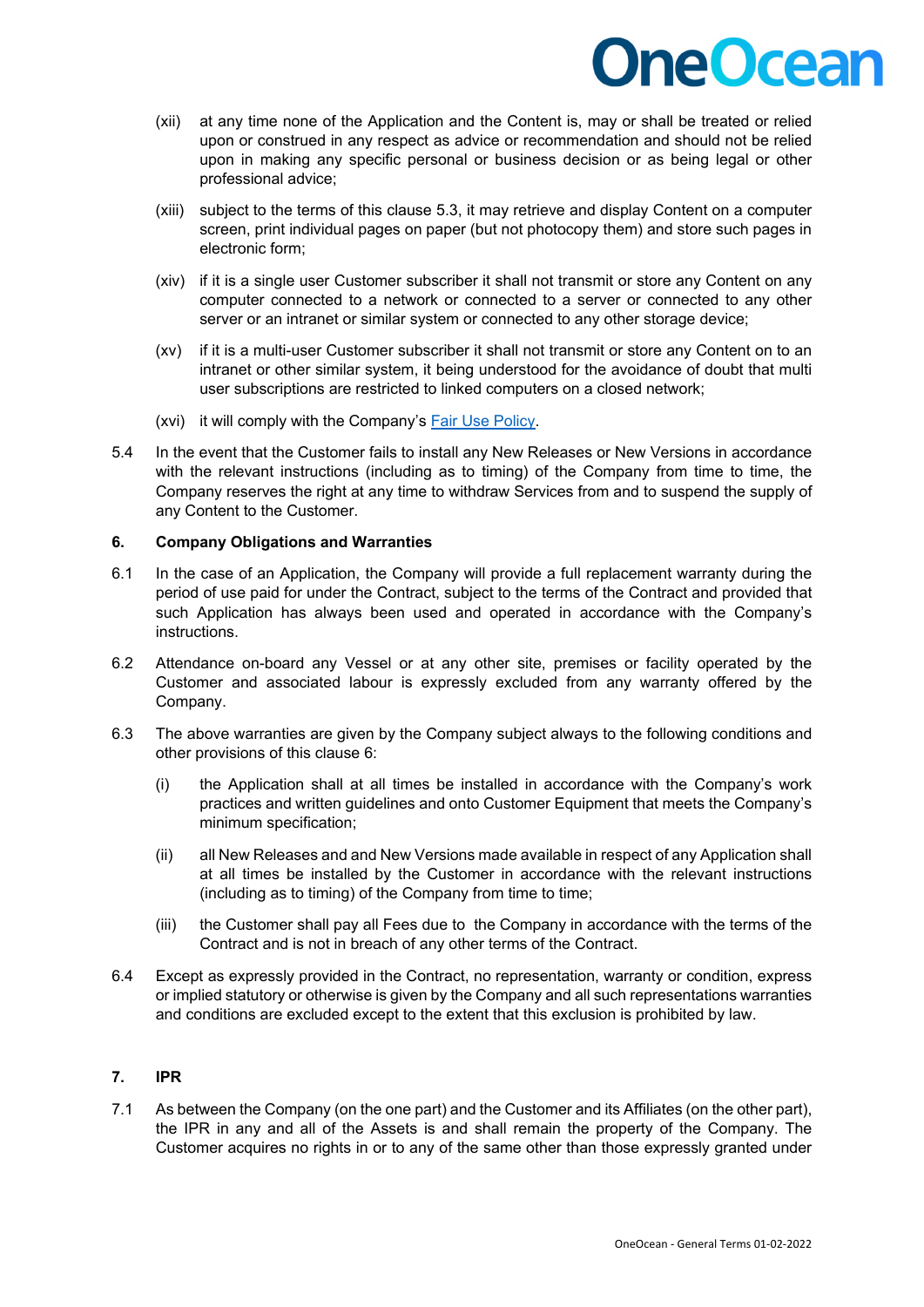

the Contract and the Company reserves the right to grant a licence to use any of the same to any other Party.

- 7.2 The Customer shall do, and execute or arrange for the doing and executing of, each necessary act, document and thing that the Company may consider necessary or desirable to perfect the right, title and interest of the Company in and to the IPR in any or all of the Assets.
- 7.3 The Customer shall take all steps that the Company requires to prevent any infringement of the Company's Intellectual Property Rights in any and all of the Assets and shall promptly report to the Company any such infringement that comes to its attention. In particular, the Customer shall:
	- (i) ensure that each Licensed User, before starting to use any of the Assets, is made aware that each of the Assets is proprietary to the Company and that it may only be used and copied in accordance with the Contract;
	- (ii) implement suitable disciplinary procedures for employees who make unauthorised use or copies of the Application or the Content;
	- (iii) not permit third parties to have access to any of the Assets without the prior written consent of the Company, who may require that such third party executes a written confidentiality agreement before being given access to the same.
- 7.5 The Customer shall take all steps as the Company shall require to assist the Company in maintaining the validity and enforceability of any and all IPR in the Application, Brands and the Company Content.
- 7.6 To the extent that any Third party Content is licensed by the Company from third parties (including the IMO) for use by the Customer in conjunction with the Application, no such Third Party Content may be reproduced without the prior written consent of the Company.
- 7.7 The Customer shall be be entitled to use any Brand other than in the course of its use of the Application for the limited purpose of describing the Products or Services identified by that Brand, and then only in accordance with the Contract.

### **8. Indemnity and Liability**

- 8.1 Subject to clauses 8.2 to 8.6 inclusive, the Company shall have no responsibility for any loss, liability or damage caused by any Application or Content or Products. The Company makes no warranty or representation, either express or implied including the implied warranties of merchantability and fitness for a particular purpose, with respect to any Application or Content or Products. Furthermore, the Company neither warrants nor represents that any Application or Content or Products will meet the Customer's requirements or that its operation will be uninterrupted or error free. Each of the Application, the Content and the Products is provided **"AS IS"** and the Customer assumes the entire risk when using the same.
- 8.2 Except as expressly provided in the Contract and to the fullest extent permitted by Applicable Law:
	- (i) the Customer shall be solely responsible, as against the Company, for any opinions, recommendations, forecasts or other conclusions made or actions taken by the Customer, any of its Affiliates any client of the Customer or any other third party based (wholly or in part) on the results obtained from the use of the Application or the Services or the Content or the Products by the Customer;
	- (ii) the Company shall have no liability for any damage caused by errors or omissions in any Customer Equipment, Customer Content or any information or instructions provided to the Company by the Customer or any of the Customer's Affiliates in connection with the Contract; and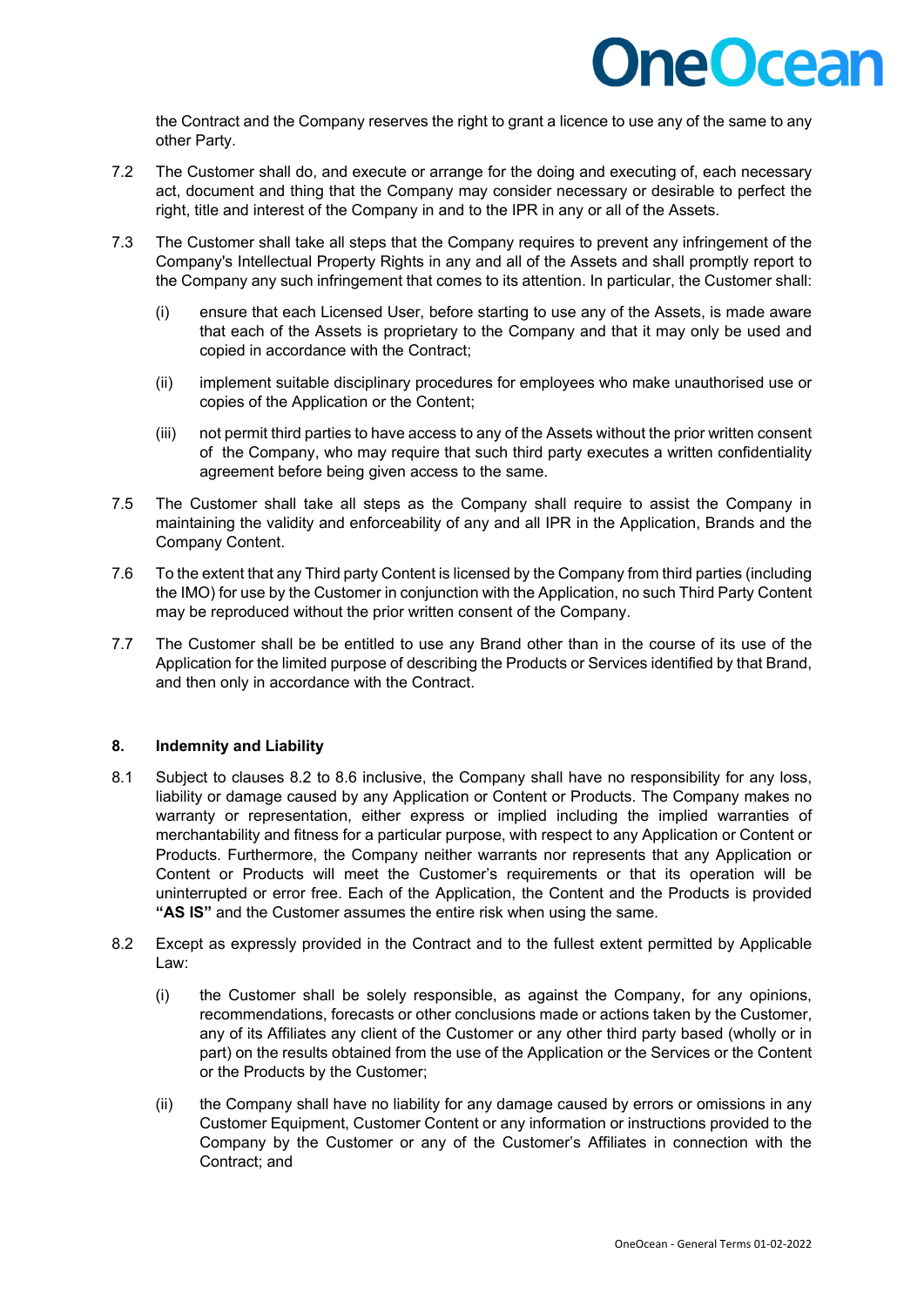- (iii) all warranties, representations, conditions and all other terms of any kind whatsoever implied by statute or common law are excluded from this Contract.
- 8.3 Neither Party excludes or limits liability to the other Party for:
	- (i) fraud or fraudulent misrepresentation;
	- (ii) death or personal injury caused by negligence;
	- (iii) a breach of any obligations implied by section 12 of the Sale of Goods Act 1979 or section 2 of the Supply of Goods and Services Act 1982; or
	- (iv) any matter for which it would be unlawful for the parties to exclude liability.
- 8.4 Subject to clause 8.3, the Company shall not in any circumstances be liable whether in contract, tort (including for negligence and breach of statutory duty howsoever arising), misrepresentation (whether innocent or negligent), restitution or otherwise, for:
	- (i) any loss (whether direct or indirect) of profits, business, business opportunities, revenue, turnover, reputation or goodwill;
	- (ii) any loss or corruption (whether direct or indirect) of data or information;
	- (iii) loss (whether direct or indirect) of anticipated savings or wasted expenditure (including management time); or
	- (iv) any loss or liability (whether direct or indirect) under or in relation to any other contract.
- 8.5 Clause 8.4 shall not prevent claims, which fall within the scope of clause 8.6, for:
	- (i) direct financial loss that are not excluded under any of the categories set out in clause 8.4 (i) to clause 8.4 (iv); or
	- (ii) tangible property or physical damage.
- 8.6 Subject to clause 8.3, the Company's total aggregate liability in contract, tort (including negligence and breach of statutory duty howsoever arising), misrepresentation (whether innocent or negligent), restitution or otherwise, arising in connection with the performance or contemplated performance of the Contract or any collateral contract shall be limited to the Fee paid for the Application and the Services during the 12 months preceding the date on which the claim arose or, if the claim arose during any period before 12 months had elapsed from the Commencement Date, during that shorter period.
- 8.7 The Parties acknowledge and agree that any dates quoted for delivery of the Application, the Proprietary Items or the Goods or the Services are approximate only, and that the time of delivery is not of the essence. The Company shall not be liable for any delay in delivery of the Application, the Proprietary Items or the Goods or the Services that is caused by an event, circumstance or cause of Force Majeure or the Customer's failure to provide the Company with adequate delivery instructions.
- 8.8 The Customer shall be liable to the Company under this Contract as a principal whether or not the Customer purports to enter into this Contract as an agent. Each Party confirms it is acting on its own behalf and not for the benefit of any other person.
- 8.9 No action may be commenced against the Company by the Customer (whether in contract, tort or otherwise, whether based upon the negligence of the Company or its Affiliates and irrespective of the form and forum) arising out of or in connection with the Contract more than twenty four (24) months after the Customer first became aware, or with the exercise of reasonable diligence and enquiry ought reasonably to have become aware, of the facts constituting that cause of action.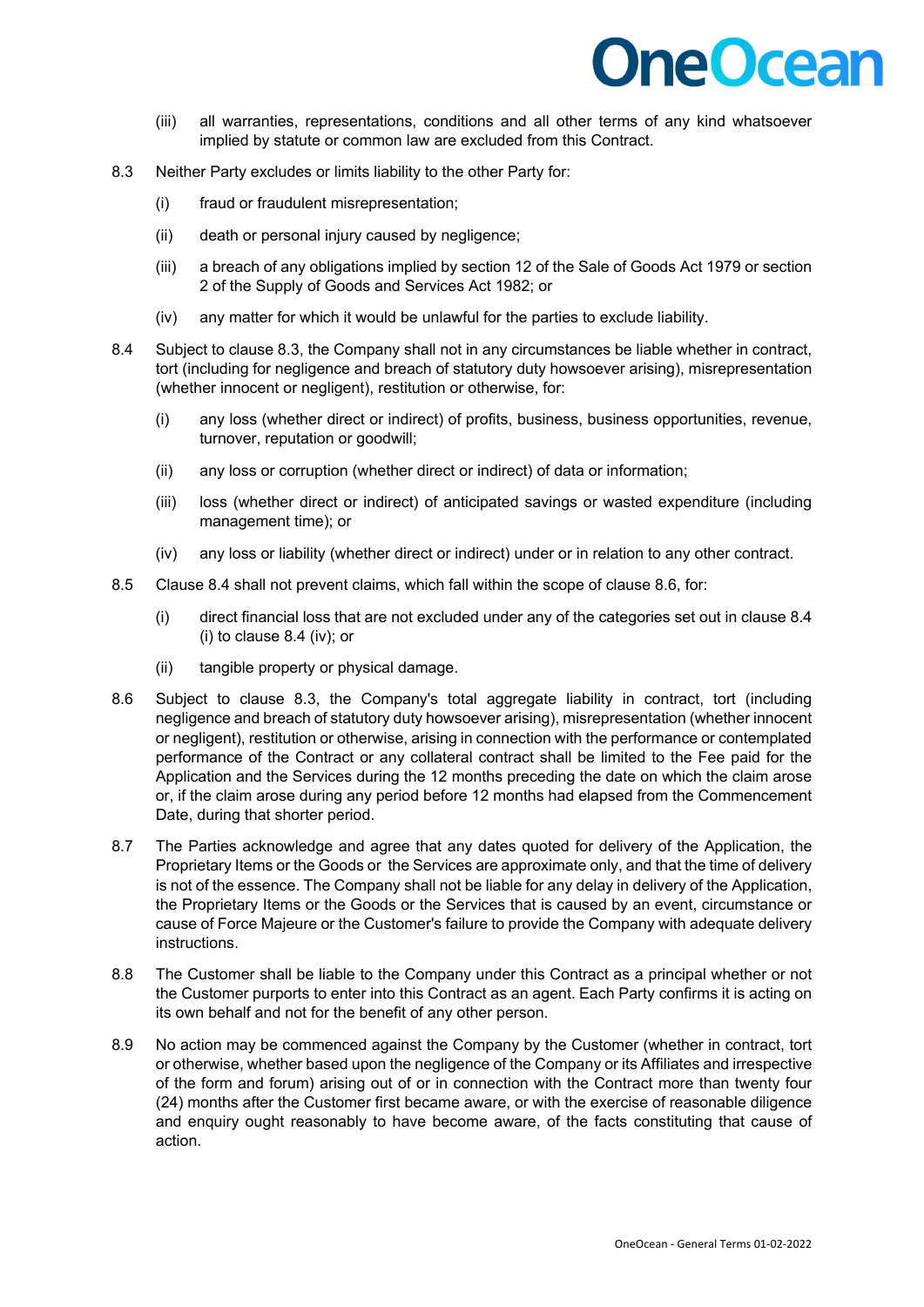## **DneOcean**

- 8.10 Notwithstanding anything else to the contrary in this Agreement, the Customer shall indemnify and keep indemnified the Company and its Affiliates from and against any and all claims, damages, costs and expenses (including claims settled by the Company at its discretion but after prior discussion with the Customer) arising from any of the following:
	- (i) the negligence of the Customer or any of its Affiliates;
	- (ii) the performance or non-performance by the Customer or any of its Afflilates of the Customer's or the Affiliate's obligations under the Contract;
	- (iii) any breach by the Customer or any of its Affiliates of the Customer's or the Affiliate's warranties or representations under the Contract;
	- (iv) any use by the Customer or any of its Affiliates of the Customer Content or the Third Party Content;
	- (iv) the Customer's or any of its Affiliate's failure to install any Software upgrade as made available to the Customer and as requested by the Company or its Affiliates from time to time;
	- (v) the non-performance or failure or inoperability of any Customer Equipment or Customer Content;
	- (vi) the inaccuracy of, or any error in, or any fault in, any Customer Materials or Customer Equipment or Customer Content or any Third Party Content;
	- (vii) any use of any Application by any third party not authorised by the Company.
- 8.11 The Customer agrees that, in the event of any breach by the Company of the Contract, the Customer's only remedy shall be an action at law for damages, if any, actually suffered and in no event shall the Customer be entitled to receive injunctive or other equitable relief or to enjoin or restrain or otherwise interfere with the Company's Products or Services.

### **9. Insurance**

- 9.1 The Customer shall effect and maintain at all times with a reputable insurance company a policy or policies of insurance providing an adequate level of cover in respect of all risks which may incurred by the Customer in connection with all of its activities relating to the Contract including death or personal injury, loss of or damage to property or any financial or other loss.
- 9.2 The terms of any insurance or the amount of cover shall not relieve the Customer of any liabilities under the Contract. It shall be the responsibility of the Customer to maintain at all times insurance cover sufficient and adequate to enable the Customer to satisfy any liability referred to in clause 8 above.

### **10. Data**

10.1 In providing any Application and associated Content to the Customer, it is understood and agreed by the Customer that the use of the same by the Customer or its Affiliates generates Material (including data) in a form that does not, on its own, permit direct association with any specific individual. The Customer hereby agrees that the Company may in its absolute discretion collect, use, transfer, and disclose any such non-personal Material (including data) for any purpose including the development and enhancement of the Company's products and services. Further, the Customer agrees that the Company may, in connection with the Customer's licence to use the Application or in the provision of the Services, use or store or monitor the location of the use of the Customer's IP address or addresses for security purposes or to alert the Company to unauthorised data access.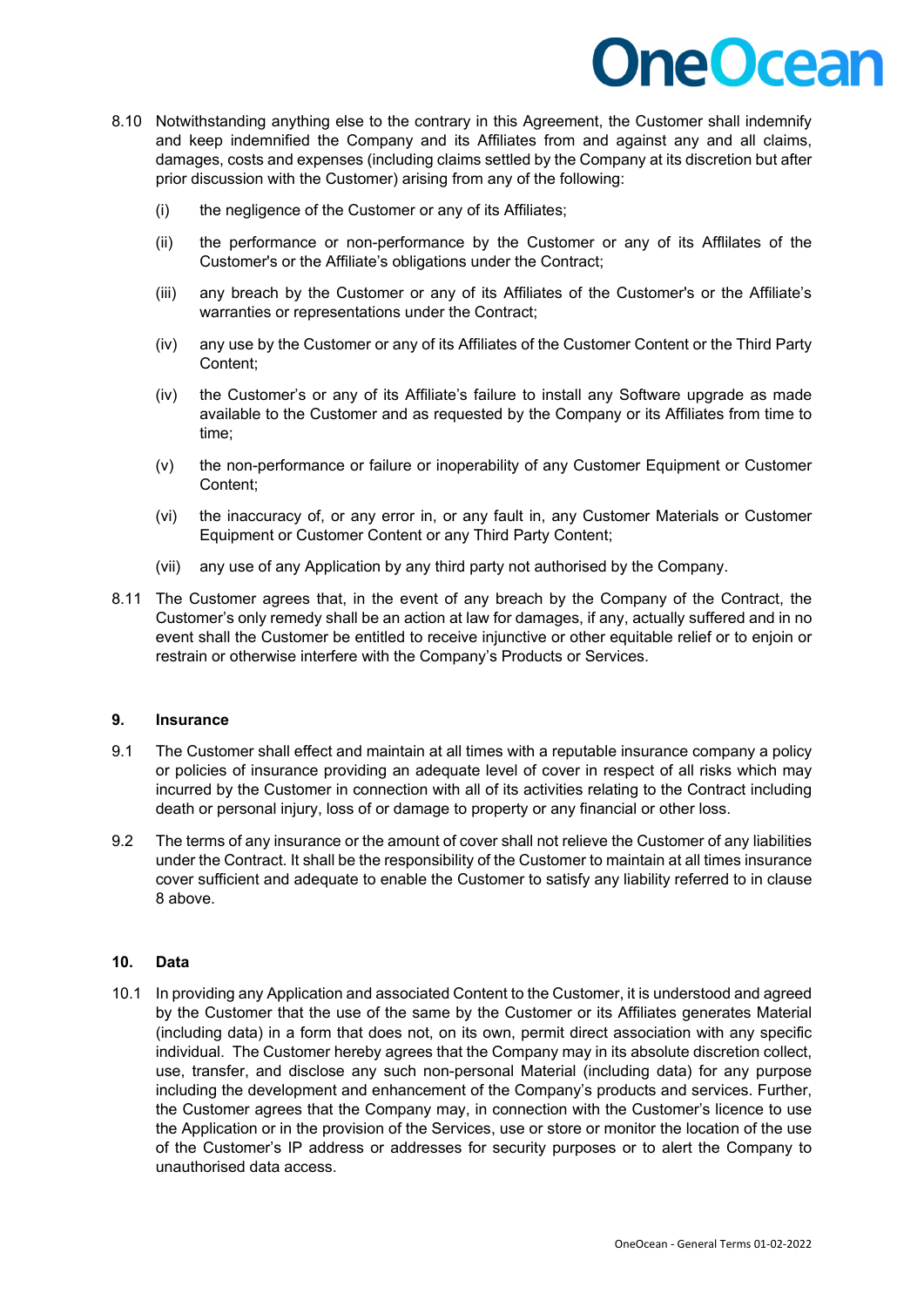- 10.2 All Content provided as part of any Application is Confidential Information which cannot be sublicensed or copied or re-distributed without the express written permission of the Company.
- 10.3 Personal Data
	- (i) The Customer and the Company each warrant that they will comply with their respective obligations under Data Protection Laws.
	- (ii) The Customer warrants and represents that all instructions provided to the Company in relation to the Processing of Personal Data as part of the Services are lawful and that such instructions shall as a minimum include:
		- (a) The nature and purpose of the Processing of the Personal Data;
		- (b) The types of Personal Data to be Processed; and
		- (c) The categories of Data Subjects to whom the Personal Data relates.
	- (iii) The Customer acknowledges that as Data Controller it is solely responsible for determining the lawful basis of Processing upon which it shall rely in providing instructions to the Company to process Personal Data.
	- (iv) Where the Company processes Personal Data supplied by the Customer and/or collected by Company as part of the Services, the Company shall:
		- (a) process such Personal Data as a Data Processor;
		- (b) process such Personal Data:
			- (i) only to the extent necessary for the provision of the Services as required by this Contract during the Term (the "Scope of Processing");
			- (ii) only in accordance with the Customer's documented instructions;
		- (c) assist the Customer in providing Data Subject access and allowing Data Subjects to exercise their rights under the GDPR:
		- (d) take all security measures required in accordance with Data Protection Laws (including where relevant, Article 32 GDPR), and at the request of the Customer provide a written description of, and rationale for, the technical and organisational measures implemented, or to be implemented, to protect the Personal Data against unauthorised or unlawful Processing and accidental loss; and
		- (e) detect and report Personal Data breaches without undue delay.
		- (f) inform the Customer where it believes that the Customer's instructions for Processing would cause a breach of Data Protection Laws;
		- (g) assist the Customer in conducting privacy impact assessments where required under Data Protection Laws (subject to the payment of the Company' reasonable costs in connection with any such assessment provided such costs are approved in advance);
		- (h) upon the Customer's reasonable request, at a minimum of 14 days' notice, provide the Customer with any documentation or records (which may be redacted to remove confidential commercial information) which will enable the Customer to verify and monitor the Company's compliance with its obligations under GDPR Article 28 in respect of Data Processing Services provided to the Customer. Where, in the reasonable opinion of the Customer, such documentation is not sufficient in order to meet the obligations of Article 28 of the GDPR, the Customer will be entitled, upon reasonable prior written notice to the Company and upon reasonable grounds, to conduct an on-site audit of the Company's premises used in connection with the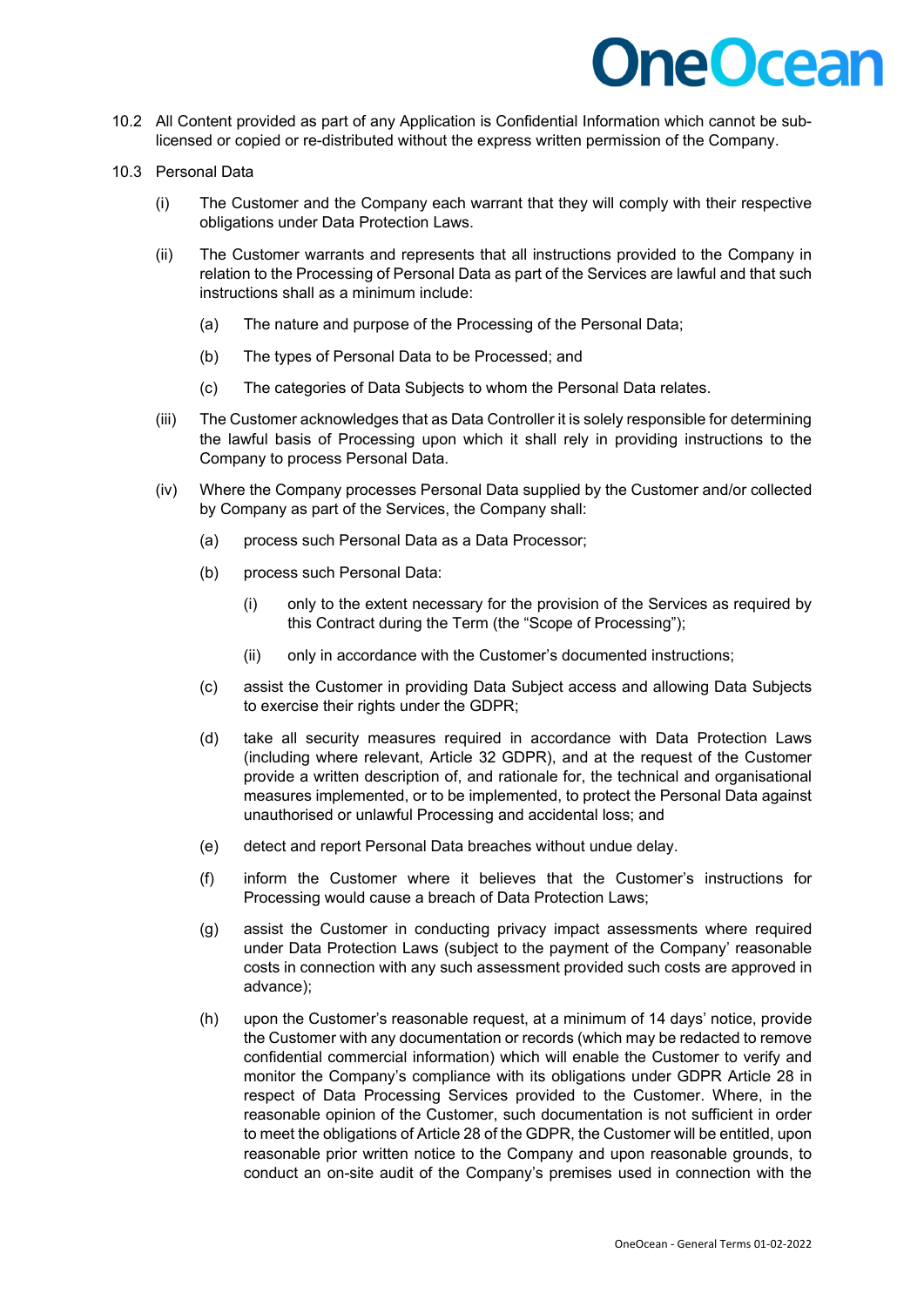

Services, solely to confirm the Company's compliance with its data protection and security obligations under this Contract;

- (i) promptly, upon request at any time from the Customer, amend, correct, transfer and/or delete Personal Data and/or block Personal Data from further processing and/or use, provided that, promptly upon notification by the Company to the Customer that a request is manifestly unfounded or excessive (including because of their repetitive character), the Parties shall enter into discussions in good faith with a view to agreeing on an alternative course of action, which may include:
	- (i) the Company charging a reasonable fee to carry out the request taking into account the administrative costs of providing the information or communication or taking the action requested; or
	- (ii) the withdrawal of the Customer's request;
- (j) on completion or early termination for whatever reason of the Services return or (at the Customer's direction) destroy all Personal Data according to industry data destruction standards and provide written confirmation of such destruction once complete (the Company may retain a copy of the relevant Personal Data only to the extent it is obliged to do so by any applicable law or regulation);
- (k) not use any sub-processor without the Customer's prior written consent, it being acknowledged that sub-contractors and Affiliates of Company are hereby approved. Where the Customer gives its consent to sub-processing, the Company shall ensure that it puts in place a written contract with any Sub-Processor which contains obligations on that Sub-Processor equivalent to those in this paragraph 10 and shall ensure that the Sub-Processor complies with those obligations;
- (l) any transfer of Personal Data outside the European Economic Area (EEA) shall, unless otherwise agreed between the Company and the Customer, be subject to undertakings from the Party or Parties processing such Personal data outside the EEA that such Personal Data will be processed in accordance with standards that would otherwise have applied had such Personal data been subject to the Data Protection Laws applicable in the EEA; further Contract between the Company and the Customer;
- (m) assist the Customer to comply with any applicable obligations under Data Protection Laws (subject to the payment of the Company's reasonable costs in connection with any such assistance provided such costs are approved in advance); and
- (n) exercise reasonable care in the selection of its employees and contractors who will have access to such Personal Data and ensure that they have undergone adequate training in the care, protection and handling of Personal Data and are aware of their and the Company's responsibilities in relation to the Processing of Personal Data under this Contract and Data Protection Laws and will treat such personal data as confidential information.

### **11. Confidentiality and Publicity**

- 11.1 The Customer undertakes not to use the Confidential Information otherwise than in the exercise and performance of its rights and obligations under this agreement (**Permitted Purposes**).
- 11.2 In relation to the Confidential Information:
	- (i) the Customer shall treat as confidential all Confidential Information of the Company contained or embodied in the Application or the Content or the Documentation, or otherwise supplied to the Customer during the performance of this agreement;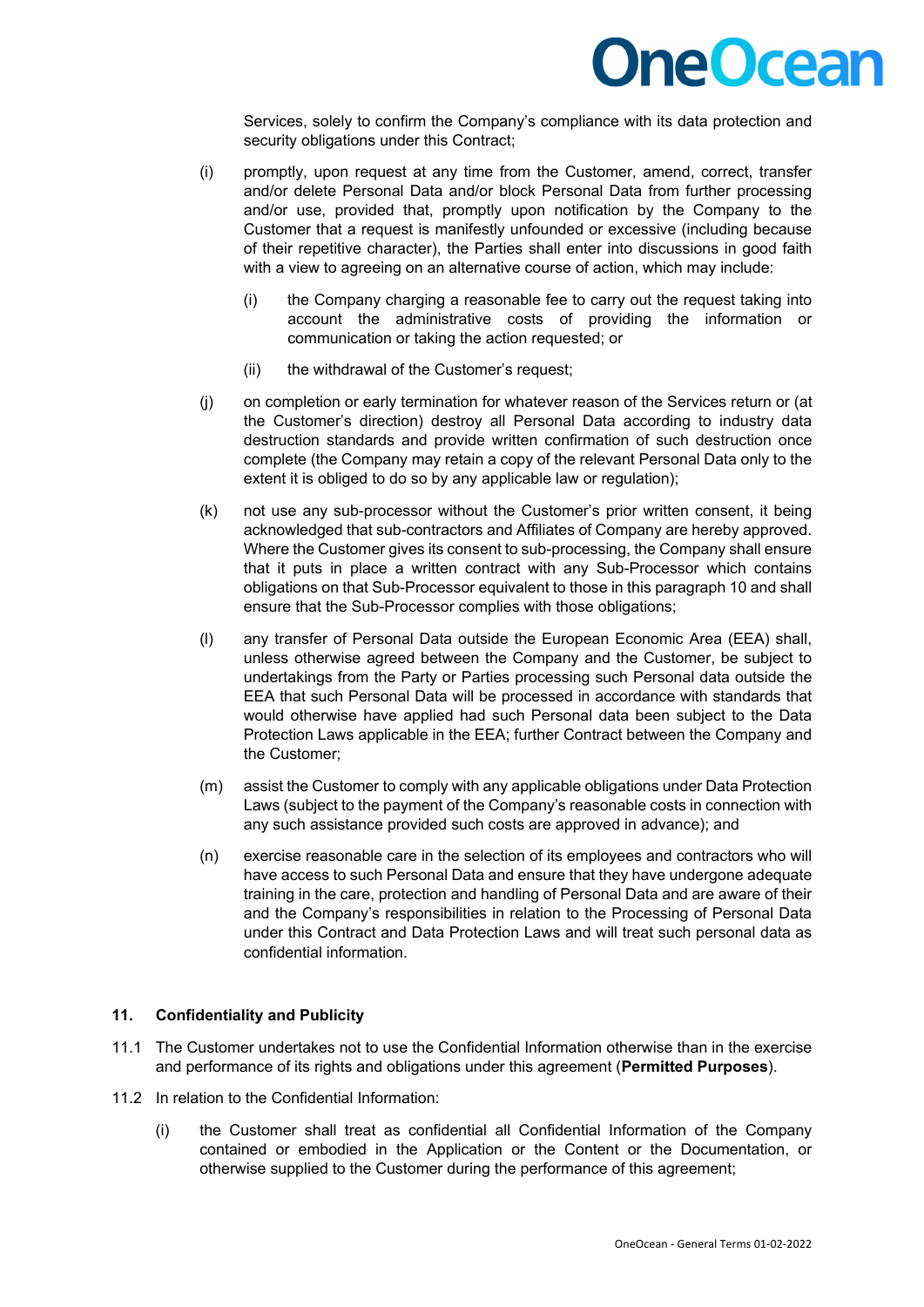- (ii) the Customer shall not, without the prior written consent of the Company, divulge any part of the Company's Confidential Information to any person other than employees of the Customer [or any of its Affiliates] who need to know it for the Permitted Purposes; and
- (iii) the Customer undertakes to ensure that the persons mentioned in clause 11.2.(ii) are made aware, before the disclosure of any part of the Company's Confidential Information, that the same is confidential and that they owe a duty of confidence to the Customer in terms similar to clause 11.2.(ii) (which the Customer shall ensure is adhered to).
- 11.3 The restrictions imposed by clause 11.1 and clause 11.2 shall not apply to the disclosure of any Confidential Information which:
	- (i) is now in or hereafter comes into the public domain otherwise than as a result of a breach of this clause 11;
	- (ii) before any negotiations or discussions leading to this agreement was already known by the the Customer and was obtained or acquired in circumstances under which the Customer was not bound by any form of confidentiality obligation; or
	- (iii) is required by law or regulation to be disclosed to any person who is authorised by law or regulation to receive the same (after consultation, if practicable, with the Customer to limit disclosure to such authorised person to the extent necessary).
- 11.4 The Customer shall notify the Company if any of its staff connected with the provision or receipt of any Application becomes aware of any unauthorised disclosure of any Confidential Information and shall afford reasonable assistance to the Company in connection with any enforcement proceedings which that the Company may elect to bring against any person.
- 11.5 Nothing in this agreement shall prevent the Company from using any Tools, knowledge of which is contained in the unaided memory of the Company's personnel or those of its Affiliates, developed or disclosed under the Contract, provided that in doing so the Company does not breach any Intellectual Property Rights of the other Party or any of its Affiliates. An individual's memory is only "unaided" with respect to any information if the individual has not retained a copy of the information and has not intentionally memorised that information other than as required to perform its obligations under the Contract.
- 11.6 No Party shall make, or permit any person to make, any public announcement concerning this agreement without the prior written consent of the other parties (such consent not to be unreasonably withheld or delayed), except as required by law, any governmental or regulatory authority (including any relevant securities exchange), any court or other authority of competent jurisdiction or as permitted in accordance with clause 11.7.
- 11.7 The Company may name the Customer as a Customer of the Company in a general promotional context and use the Customer's name in publicity, advertising releases, show reels and other material prepared by or on behalf of the Company which makes reference to Customer as a specific user of any Application.
- 11.8 This clause 11 shall remain in full force and effect, despite any termination of the Contract.

### **12. Anticorruption Compliance**

 The Customer shall comply with the Company's Customer & Supplier Code of Conduct which may be revised from time to time at the companies sole discretion, and which is available on the OnOcean website.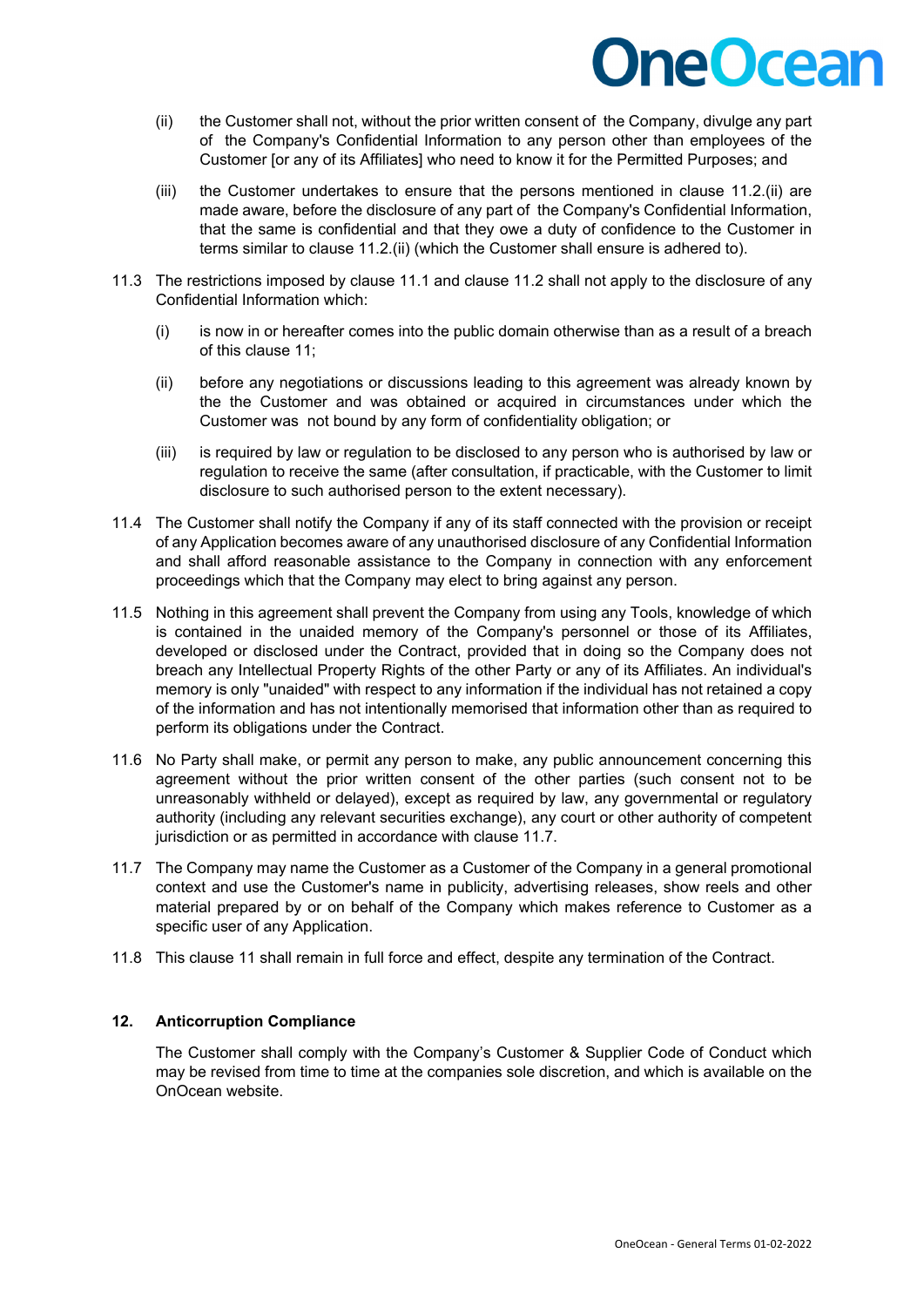### **13. Third Party Rights**

No person other than a Party to the Contract and any Affiliate of the Company shall have any rights to enforce any term of this Contract.

### **14. Force Majeure**

The Company shall not be in breach of the Contract nor liable for delay in performing, or failure to perform, any of its obligations under this Contract if such delay or failure result from events, circumstances or causes beyond its reasonable control. In such circumstances, the Company shall be entitled to a reasonable extension of the time for performing such obligations. If the period of delay or non-performance continues for [180] days, the Customer may terminate this Contract by giving [30] days' written notice to the Company.

### **15. Survival**

Without prejudice to clause 3.8 above, the following provisions of these General Terms shall survive the expiry or termination of the Contract: Clause 5 - Customer Obligations and Warranties; Clause 7 – IPR; Clause 8 – Indemnity and Liability; Clause 9 – Insurance; Clause 10.1 – Data; Clause 11 – Confidentiality and Publicity; Clause 13; Clause 15; Clause 16.

#### **16. General**

#### 16.1 **Assignment and other dealings.**

- (i) The Company may at any time assign, transfer, mortgage, charge, subcontract or deal in any other manner with all or any of its rights or obligations under the Contract. The Customer shall provide all such reasonable cooperation and execute any relevant documentation as may be necessary to formalise such arrangements.
- (ii) The Customer may not assign, transfer, mortgage, charge, subcontract, declare a trust over or deal in any other manner with any or all of its rights or obligations under the Contract without the prior written consent of the Company.
- 16.2 **Variation.** Neither these Terms and Conditions nor any other part of the Contract shall in any way be varied or amended except by prior written notice by the Company of no less than three (3) months. Such written notice may take the from of the publication of updated Terms and Conditions to the Company's website and an accompanying email sent from the Company to the Customer informing them of the publication.

### 16.3 **Notices.**

- (i) Any notice or other communication given to a Party under or in connection with the Contract shall be in writing, addressed to that Party at its registered office (if it is a company) or its principal place of business (in any other case) or such other address as that party may have specified to the other Party in writing in accordance with this clause, and shall be delivered personally, sent by pre-paid first class post or other next working day delivery service, commercial courier, or fax or email.
- (ii) A notice or other communication shall be deemed to have been received: if delivered personally, when left at the address referred to in clause 16.3 (i); if sent by pre-paid first class post or other next working day delivery service, at 9.00 am on the second Business Day after posting; if delivered by commercial courier, on the date and at the time that the courier's delivery receipt is signed; or, if sent by fax or email, one Business Day after transmission providing successful transmission was confirmed and the sender did not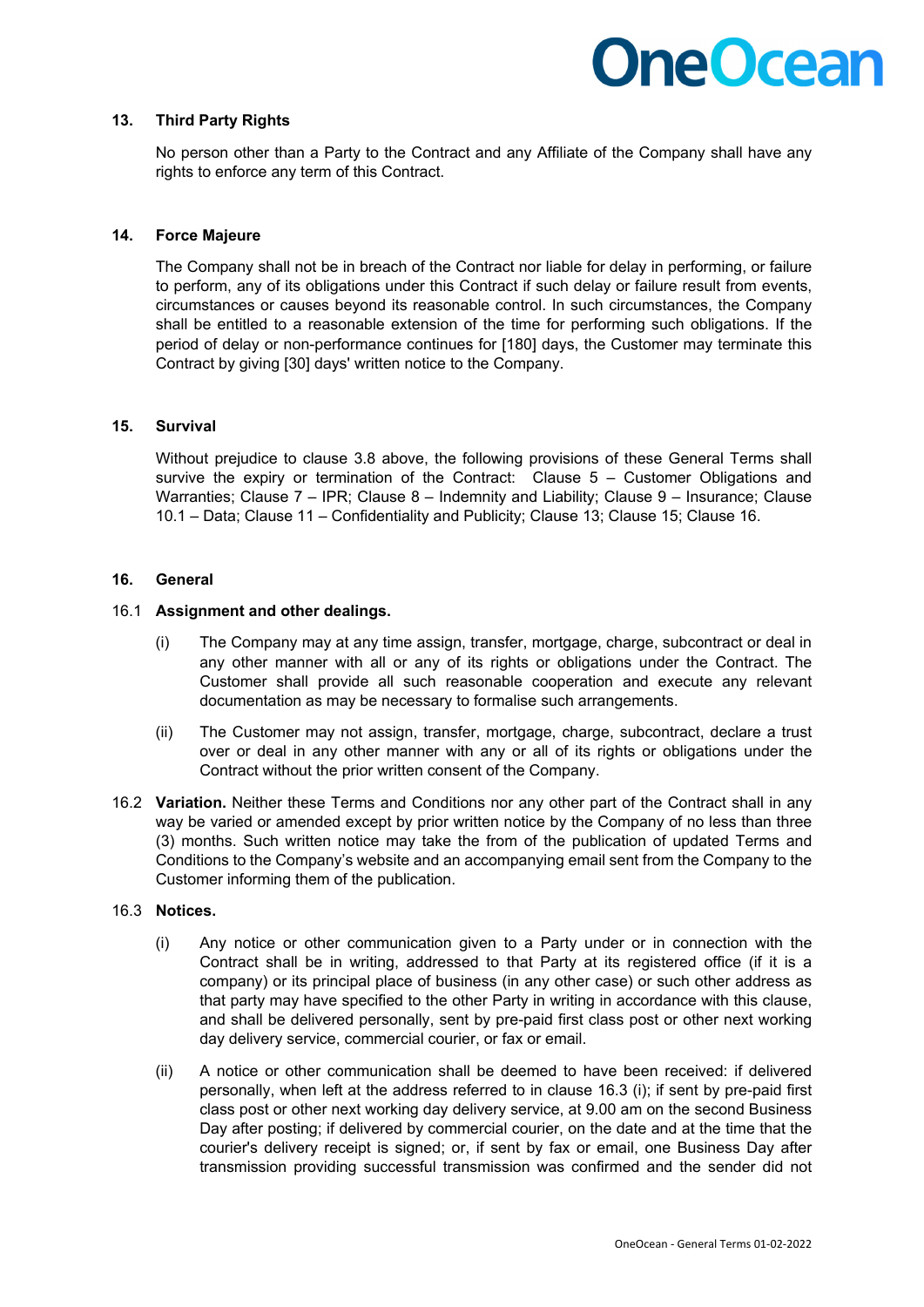

receive any automated response indicating the address was out of service or the intended recipient was not immediately available.

(iii) The provisions of this clause shall not apply to the service of any proceedings or other documents in any legal action.

### 16.4 **Entire Agreement.**

- (i) The Contract constitutes the entire agreement between the Parties and supersedes and extinguishes all previous agreements, promises, assurances, warranties, representations and understandings between them, whether written or oral, relating to its subject matter.
- (ii) Any samples, drawings, descriptive matter or advertising produced by the Company and any descriptions or illustrations contained in the Company's catalogues or brochures are produced for the sole purpose of giving an approximate idea of the products and services referred to in them. They shall not form part of the Contract nor have any contractual force. Each Party acknowledges that in entering into the Contract (and any other document to be entered into pursuant to it) it does not rely on any representation, warranty, collateral contract or other assurance of any person (whether party to the Contract or not) that is not set out in the Contract or the documents referred to in it. The only remedy available to any Party in respect of any representation, warranty, collateral contract or other assurance that is set out in the Contract (or any document referred to in it) is for breach of contract under the terms of the Contract.
- 16.5 **Waiver.** No failure or delay or omission by the Company to exercise any right or power under the Contract shall impair any such right or power or be construed as a waiver. No change or waiver of any provision of the Contract is valid unless by Contract in writing by the Company, save only that the Company may vary the Data Application specifications without the consent of a Customer. No waiver of any right under the Contract by the Company shall be taken to constitute a subsequent waiver of that right, or of any other right under the Contract.
- 16.6 **Authority.** The Contract must be signed by an authorised officer of the Parties. No employee, agent, or representative of either Party has authority to bind such Party by any oral representation or warranty.
- 16.7 **Severance.** If any provision of the Contract is held to be invalid or unenforceable, such a provision shall (so far as invalid or unenforceable) be given no effect and shall be deemed to be excluded from the Contract but without invalidating any of the remaining provisions of the Contract. The Parties shall use all reasonable endeavours to replace the invalid or unenforceable provision by a valid provision, the effect of which is as close as possible to the intended effect of the provision so excluded.

#### 16.8 **Disputes.**

- (i) If any claim or dispute arises under or in connection with this Contract, the Parties will attempt to settle such claim or dispute by negotiation in accordance with the procedure set out in this clause 16.8.
- (ii) Either Party may serve upon the other written notice referring a dispute arising under this Contract for resolution in accordance with this clause 16. The notice shall identify the First and Second Level Managers for the purpose of clauses 16.8 (iii) and (iv) and 16.14 and the Party receiving notice shall notify the serving Party of its First and Second Level Managers within five (5) Business Days of such notice.
- (iii) The First Level Managers of each Party shall meet in good faith within ten (10) Business Days of the notice referred to in clause 16.8 (ii) to resolve the dispute.
- (iv) If within five (5) Business Days of the meeting referred to in Clause 16.8 (iii), the First Level Managers of the Parties are not able to resolve the dispute or if the meeting referred to in Clause 16.8 (iii) did not take place for any reason, either Party may refer the dispute to the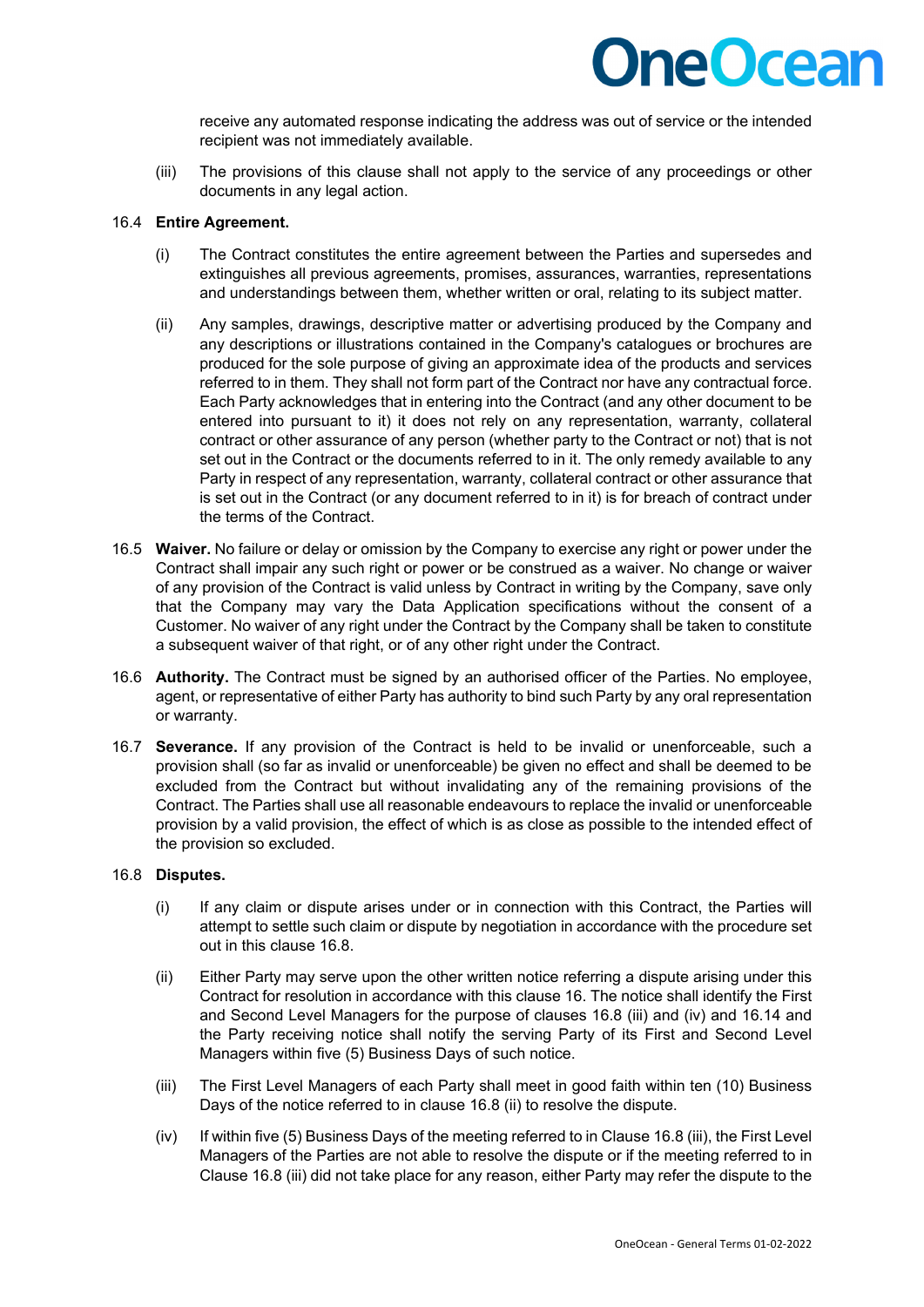

Second Level Managers by providing the other Party with written notice to that effect, and the Second Level Managers will meet within five (5) Business Days and attempt in good faith to resolve the dispute.

- (v) Nothing in this clause 16 shall prevent a Party from applying to any court of competent jurisdiction for injunctive or other urgent relief to protect its legitimate interests.
- (vi) Unless otherwise agreed, the Parties shall fulfil their respective obligations under this Contract insofar as possible regardless of any dispute which is proceeding under the dispute resolution processes described in this clause 16.8.
- 16.9 **Governing Law and Jurisdiction.** The formation, existence, construction and performance, validity and all aspects of the Contract shall be governed by English law and the Parties submit to the non-exclusive jurisdiction of the English Courts.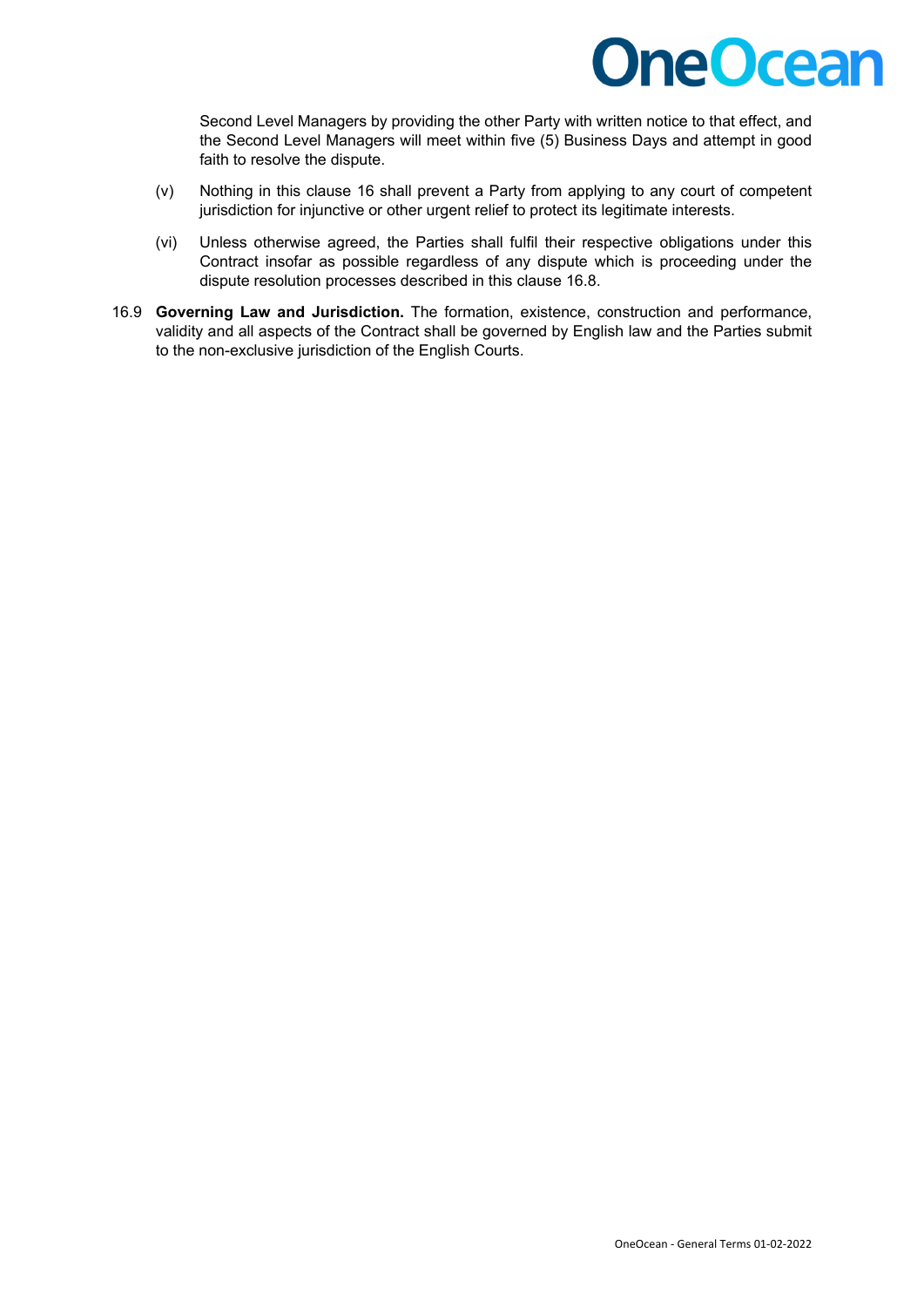### **Schedule 1**

### **Products**

### 1. **Interpretation**

1.1 Unless otherwise expressly defined in this Schedule, the capitalised terms referred to in this Schedule shall have the meanings given to them in the Contract of which this Schedule forms part.

### 2. **Basis of contract**

- 2.1 The terms and conditions of this Schedule apply in conjunction with the General Terms (of which this Schedule forms part) to the supply of Products to the Customer.
- 2.2 The Customer's signature of the QSA constitutes a binding acceptance by the Customer of the Products offered by the Company in the QSA ("Order"). The Customer is responsible for ensuring that the terms of the Order are complete and accurate in all respects.

### 3. **Products**

- 3.1 The Products are as described in the QSA.
- 3.2 The Company reserves the right at any time to amend any specification applying to any Product if required by any applicable statutory or regulatory requirements or by the manufacturer or producer of said product.

### 4. **Delivery**

- 4.1 The Company shall ensure that each delivery of the Products is accompanied by a delivery note that shows all relevant Company reference numbers, the type and quantity of the Products (including the code number of the Products, where applicable), special storage instructions (if any) and, if the Products are being delivered by instalments, the outstanding balance of Products remaining to be delivered.
- 4.2 The Company shall deliver the Products to the location set out in the Order or such other location as the parties may agree in writing (Delivery Location), at any time after the Company notifies the Customer that the Products are ready for delivery.
- 4.3 Delivery is completed on the completion of unloading of the Products at the Delivery Location.
- 4.4 Any dates quoted for delivery are approximate only, and the time of delivery is not of the essence. The Company shall not be liable for any delay in delivery of the Products that is caused by a Force Majeure event or the Customer's failure to provide the Company with adequate delivery instructions or any other instructions that are relevant to the supply of the Products.
- 4.5 The Company shall have no liability for any failure to deliver the Products to the extent that such failure is caused by a Force Majeure Event or the Customer's failure to provide the Company with adequate delivery instructions or any other instructions that are relevant to the supply of the Products.
- 4.6 If the Customer fails to accept delivery of the Products within five Business Days of the Company notifying the Customer that the Products are ready, then, except where such failure or delay is caused by a Force Majeure Event or the Company's failure to comply with its obligations under the Contract:
	- (a) delivery of the Products shall be deemed to have been completed at 9.00 am on the fifth Business Day after the day on which the Company notified the Customer that the Products were ready; and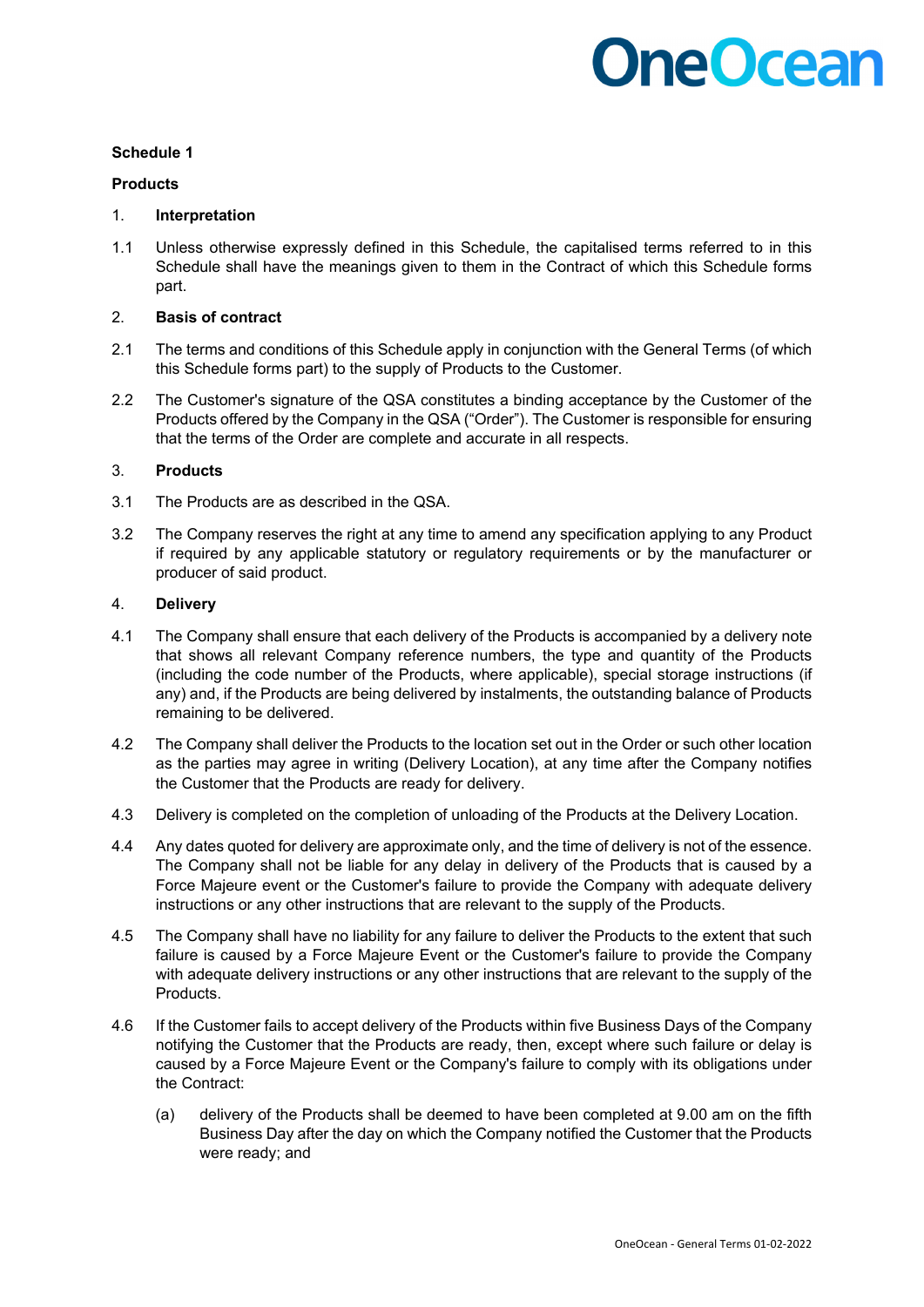

- (b) the Company shall store the Products until delivery takes place, and charge the Customer for all related costs and expenses (including insurance).
- 4.7 If ten Business Days after the day on which the Company notified the Customer that the Products were ready for delivery the Customer has not accepted delivery of them, the Company may resell or otherwise dispose of part or all of the Products.

#### 5. **Title and risk**

- 5.1 The risk in the Products shall pass to the Customer on completion of delivery.
- 5.2 Title to the Products shall not pass to the Customer until the Company receives payment in full (in cash or cleared funds) for the Products and all other sums which are or become due from the Customer to the Company, in which case title to the Products shall pass at the time of payment.
- 5.3 Until title to the Products has passed to the Customer, the Customer shall:
	- (a) store the Products separately from all other Products held by the Customer so that they remain readily identifiable as the Company's property;
	- (b) not remove, deface or obscure any identifying mark or packaging on or relating to the Products;
	- (c) maintain the Products in satisfactory condition and keep them insured against all risks for their full price from the date of delivery;
	- (d) notify the Company immediately if it becomes subject to any of the events listed in clauses 3.3 (iv) to 3.3 (xii) inclusive of the General Terms; and
	- (e) give the Company such information relating to the Products as the Company may require from time to time.
- 5.4 If before title to the Products passes to the Customer the Customer becomes subject to any of the events listed in clauses 3.3 (iv) to 3.3 (xii) inclusive of the General Terms, then, without limiting any other right or remedy the Company may have, the Company may at any time
	- (a) require the Customer to deliver up all Products in its possession that have not been resold, or irrevocably incorporated into another product; and
	- (b) if the Customer fails to do so promptly, enter any premises of the Customer or of any third party where the Products are stored in order to recover them.
- 5.5 The Company shall be entitled to recover payment for the Products notwithstanding that ownership of any of the Products has not passed from the Company.
- 5.6 On termination of the Contract, howsoever caused, the Company's (but not the Customer's) rights contained in this clause 5 shall remain in effect.
- 5.7 Without prejudice to clause 5.1, by separate agreement not being part of these terms and conditions, the Company may on request procure carriage or freight and insurance on the Customer's behalf at the Customer's expense.

### 6. **Price and payment**

- 6.1 The price of the Products shall be the price set out in the Order, or, if no price is quoted, the price set out in the Company's published price list in force as at the date of delivery.
- 6.2 The Customer shall pay the Company the amount shown as due for the Products in the Order, in full and in cleared funds by no later than the date falling ten Business Days after the date of the Order. Payment shall be made to the bank account nominated in writing by the Company in the Order. Time for payment is of the essence.